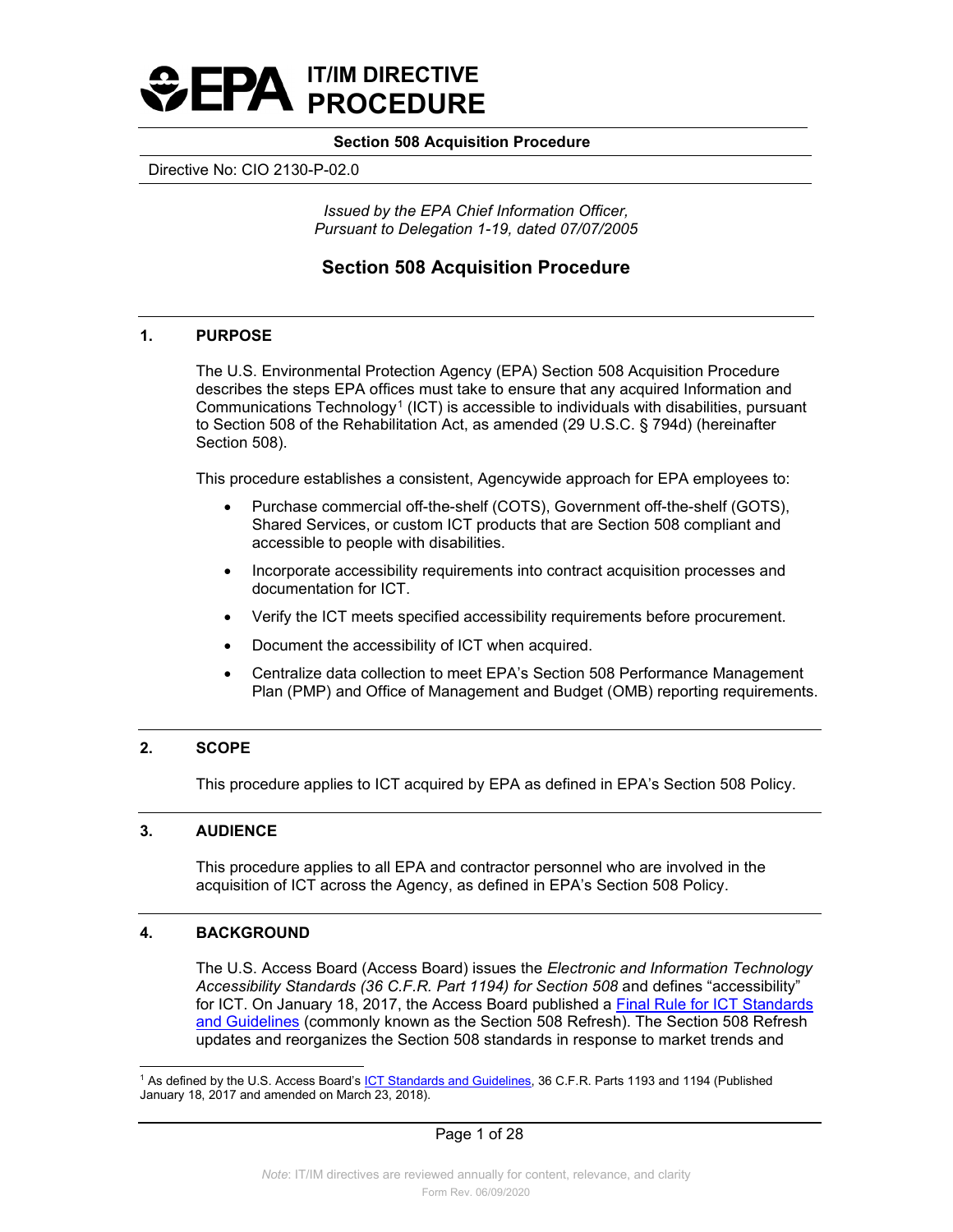

#### Directive No: CIO 2130-P-02.0

United States and abroad. Visit the <u>Access Board website</u> for additional information about the Access Board and Section 508. innovations and harmonizes requirements with other guidelines and standards in the

EPA's Section 508 Acquisition Procedure provides tailored guidance for the Agency's purchasing community on how to incorporate the new Section 508 Refresh standards into all EPA acquisitions.

# **5. AUTHORITY**

- a. [ICT Final Standards and Guidelines, 36 C.F.R. Part 1194 \(2017 and as amended](https://www.access-board.gov/ict/) [2018\).](https://www.access-board.gov/ict/)
- b. [Guidance on the Telecommunications Act \(also known as Communication Act of](https://www.access-board.gov/ict/#255ch1) <u>1934) Section 255 Guidelines</u>, as amended, <u>47 U.S.C. §255</u> (1996).
- c. Section 508 of the Rehabilitation Act of 1973, as amended, [29 U.S.C. §794d, \(1998\).](https://www.gpo.gov/fdsys/pkg/USCODE-2011-title29/html/USCODE-2011-title29-chap16-subchapV-sec794d.htm)
- and Communication Technology (<mark>48 CFR Parts 2, 7, 10, 11, 12, and 39</mark>). d. Federal Acquisition Regulation (FAR): Section 508-Based Standards in Information
- e. [The Clinger-Cohen Act of 1996 \(40 U.S.C. 1401\(3\)\),](https://www.govinfo.gov/content/pkg/USCODE-2011-title40/html/USCODE-2011-title40-subtitleIII.htm) also known as the Information Technology Management Reform Act.
- f. CIO Policy 2130.2 Section 508 Policy.
- g. [EPA Delegation of Authority 1-84,](http://intranet.epa.gov/ohr/rmpolicy/ads/dm/1-84_534.htm) Information Resources Management, December 18, 2001.
- of the National Defense Authorization Act (NDAA) for Fiscal Year 2015, Pub. L. No. h. [Federal Information Technology Acquisition Reform Act \(FITARA\)](https://www.congress.gov/113/plaws/publ291/PLAW-113publ291.pdf#page=148) (Title VIII, Subtitle D 113-291), December 19, 2014.

### **6. PROCEDURE**

This procedure integrates accessibility-related activities throughout the acquisition lifecycle. It is broken out into three processes:

- 1. **[ICT Acquisition Planning Process.](#page-2-0)**
- 2. [ICT Acquisition Award Process.](#page-5-0)
- 3. [ICT Acquisition Administration Process.](#page-7-0)

 Obtain ICT by either purchasing off-the-shelf ICT (custom off-the-shelf [COTS] or government off-the-shelf [GOTS]), Shared Services or by upgrading, maintaining, or developing custom ICT.

 Accessibility Certification Form for review and approval by the local Information Document the results of the activities outlined in the procedure in the EPA ICT Management Officer (IMO).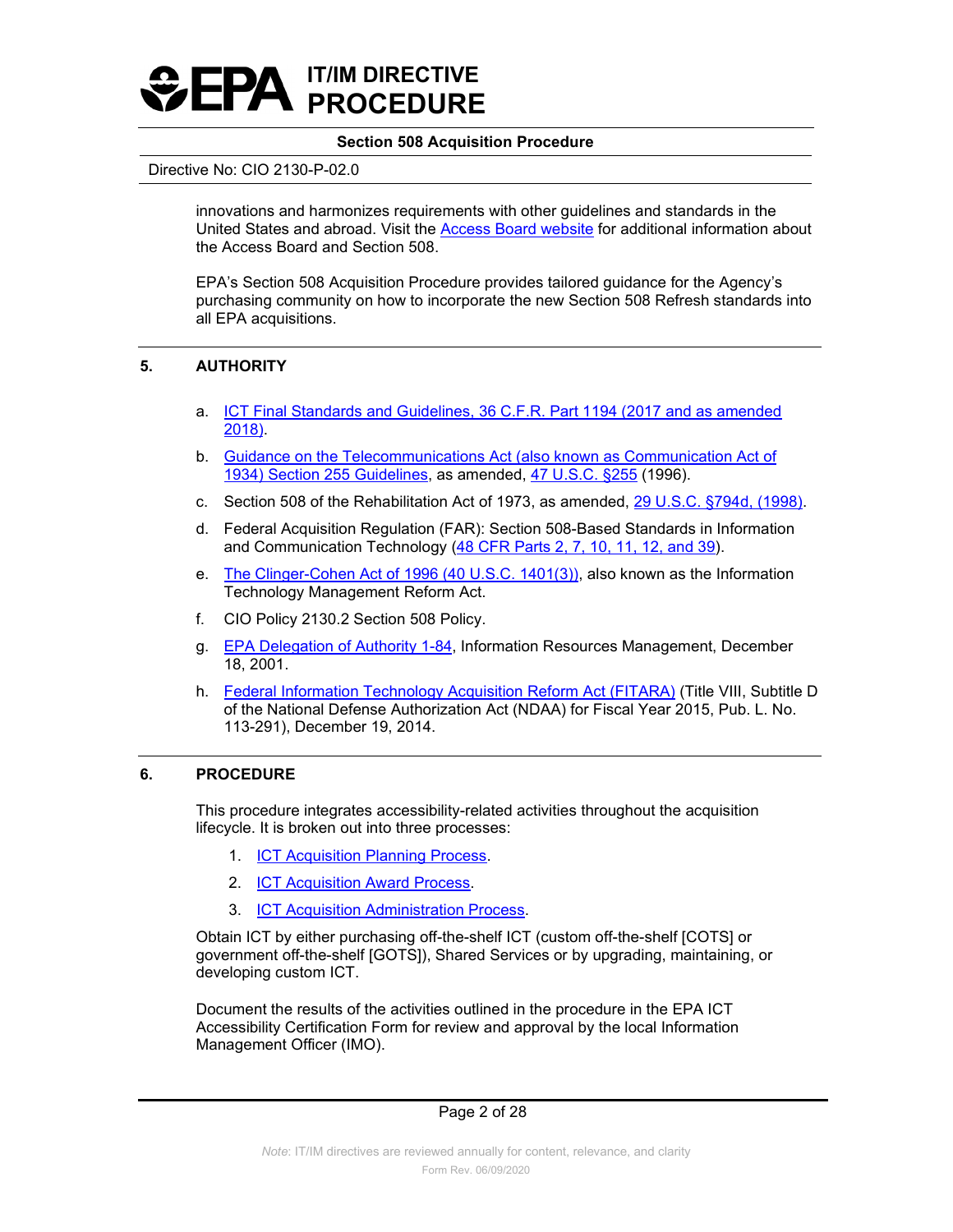

#### <span id="page-2-0"></span>Directive No: CIO 2130-P-02.0

# **6.1 ICT ACQUISITION PLANNING PROCESS**

Figure 1 provides an overview of the ICT Acquisition Planning Process, followed by instructions. Refer to [Appendix A: Helpful Resources](#page-16-0) and [Appendix B: Acquisition](#page-18-0) [Planning Checklist f](#page-18-0)or additional resources and guidance.



#### <span id="page-2-1"></span> **Figure 1 – ICT Acquisition Planning Process**

# 6.1.1 Determine Need for and Type of Product or Service

 Determine a need for and type of product or service for acquisition. Products or services that meet the definition of ICT must comply with [Section 508](https://www.access-board.gov/guidelines-and-standards/communications-and-it/about-the-ict-refresh/final-rule/iii-major-issues-5)  [technical and functional standards](https://www.access-board.gov/guidelines-and-standards/communications-and-it/about-the-ict-refresh/final-rule/iii-major-issues-5) and should follow the procedures as laid out in the remainder of Section 6.1.

 Make a single acquisition of one ICT or many (for example, a printer includes hardware and software). For each procurement, identify the number and type of ICT to acquire. For compliance, ICT falls into the following categories:

- [Software.](#page-13-0)
- **Hardware**
- **[Electronic Content.](#page-12-0)**
- **[Accessibility Support Documentation and Services.](#page-12-1)**

#### <span id="page-2-2"></span>6.1.2 Define and Document Accessibility Requirements

product or service, as identified in <u>Section 6.1.1</u>. Use the following U.S. General Services The solicitation package must include the specific accessibility requirements of the ICT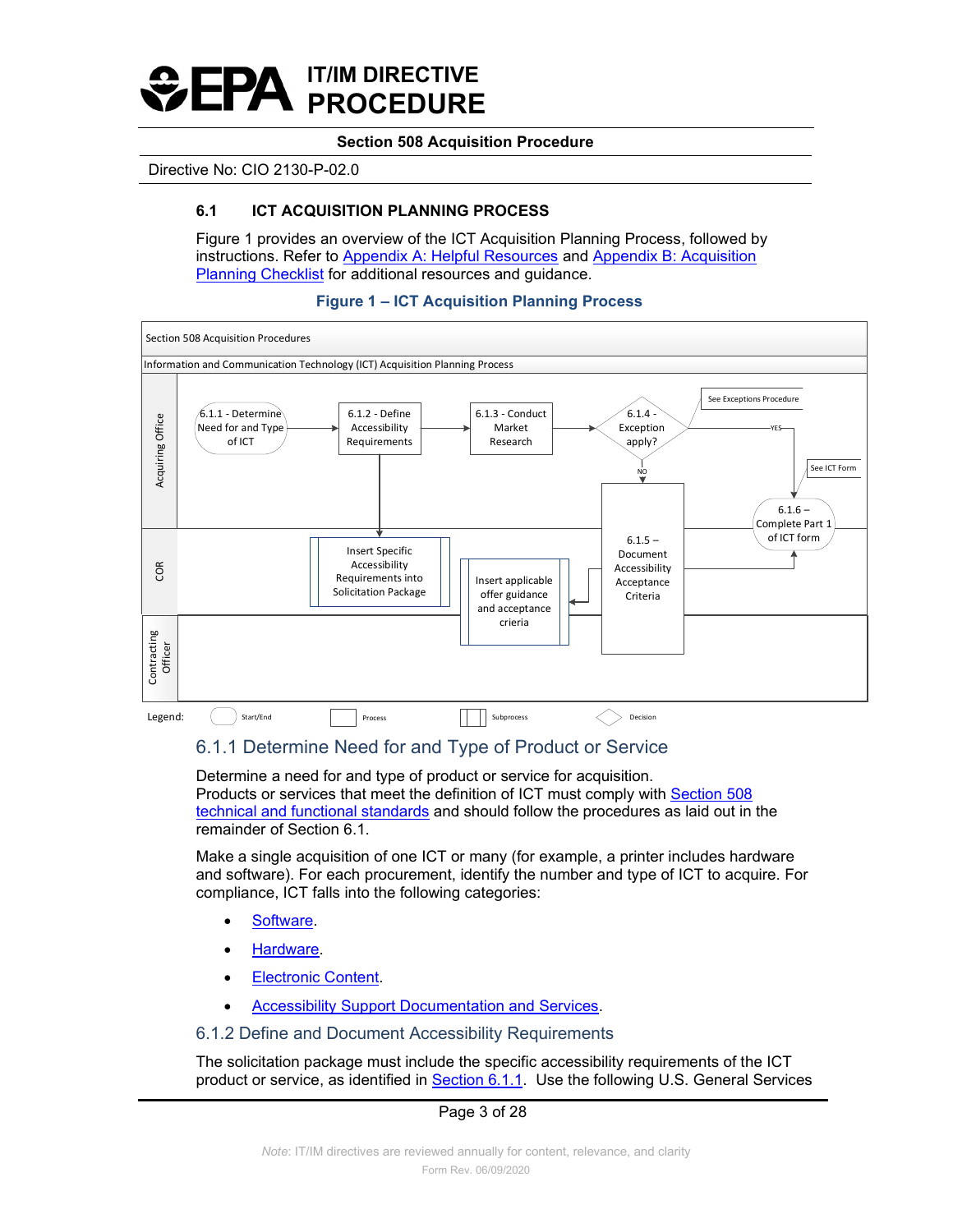

#### Directive No: CIO 2130-P-02.0

 Administration (GSA) tool to help define the specific requirements for the ICT product or service for acquisition:

• [Accessibility Requirements Tool \(ART\)](https://www.section508.gov/buy/accessibility-requirements-tool) Revised Section 508 Standards Contract Language Template (Word) – Generate an accessibility requirements template and customizable accessibility solicitation language.

Consult with the Section 508 Program, the local Section 508 Liaison, or the [EPA Assistive](http://intranet.epa.gov/accessibility/atc.html)  [Technology Center \(ATC\)](http://intranet.epa.gov/accessibility/atc.html) for guidance and assistance regarding which standards apply.

 requirements into the solicitation package for each ICT. Once defined, the Contracting Officer's Representative (COR) inserts the resulting tailored

# 6.1.3 Conduct Market Research

Conduct market research to ensure EPA performed due diligence when searching for ICT to acquire. The accessibility requirements identified in [Step 6.1.2](#page-2-2) will facilitate what to look for when conducting market research. Possible sources for reviewing and assessing how a product or service conforms to Section 508 requirements include:

- higher. • A completed [Accessibility Conformance Report \(ACR\)](https://www.section508.gov/content/glossary#sectionA) for each ICT component, based on the [Voluntary Product Accessibility Template Version 2.4 \(VPAT\)](https://www.itic.org/policy/accessibility/vpat) or
- A [Supplemental Accessibility Report \(SAR\)](https://www.section508.gov/buy/request-accessibility-information#0) completed by the vendor.
- A demonstration of the ICT, including features that provide accessibility and functionality for persons with disabilities.
- • Similar documentation indicating how the ICT does or does not meet applicable accessibility standards.
- Documentation on how to configure and install the ICT to support accessibility.
- Third-party reviews of the vendor's Section 508 conformance claims.

Compare the different ICT products or services and rank them by conformance to the specified accessibility requirements. Save any Section 508-related documentation captured while conducting market research.

For guidance on the use of ACRs and SARs, please refer to GSA's Section 508 toolkit on [requesting accessibility information from vendors and contractors.](https://section508.gov/refresh-toolkit/request-accessibility-information-from-vendors-and-contractors)

# 6.1.4 Determine if an Exception Applies

Certain conditions may exempt ICT from meeting Section 508 requirements. Refer to EPA's Section 508 Exceptions Procedure. If an exception applies to the ICT, the Acquiring Office must complete the Exception Justification Form and include a copy with the [ICT](#page-16-1) [Accessibility Certification Form.](#page-16-1)

### <span id="page-3-0"></span>6.1.5 Document Accessibility Acceptance Criteria

acceptance criteria for inclusion in the solicitation package. The acceptance criteria must:<br>Page 4 of 28 Working closely with the Contracting Officer (CO) and COR, document all accessibility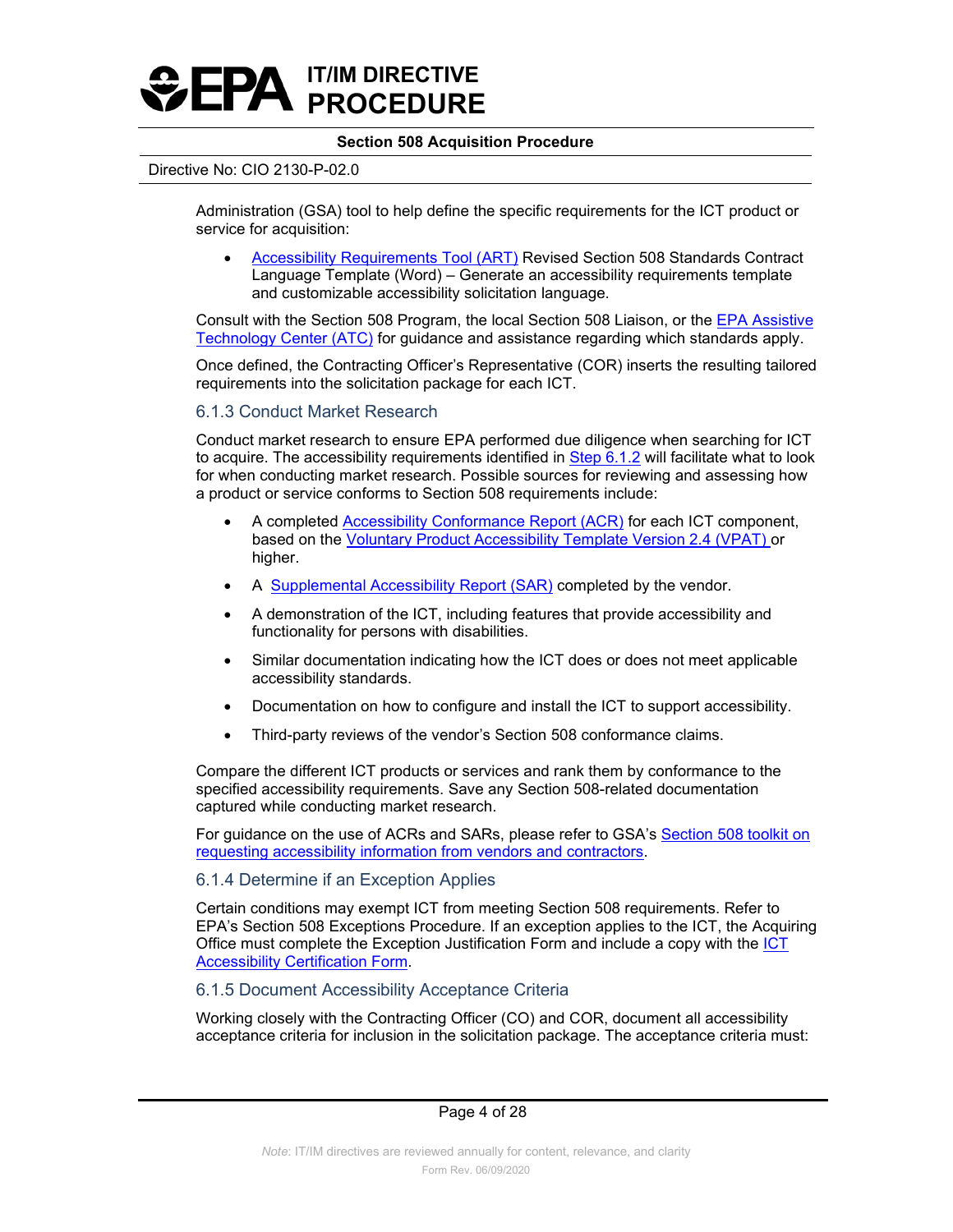

#### Directive No: CIO 2130-P-02.0

- 1. Include the proper Section 508 language (for example, requirements, applicable standards, exceptions (see [EPA Acquisition Regulation \(EPAAR\)](https://www.ecfr.gov/cgi-bin/text-idx?c=ecfr&tpl=/ecfrbrowse/Title48/48cfrv6_02.tpl) 1552.211-79, Compliance with EPA Policies for Information Resources Management).
- 2. Include language instructing the vendor to respond to the applicable ICT accessibility requirements, and include a complete ACR for each ICT component, based on the VPAT v2.4 or higher.
	- a. Note that for OTS ICT, each ACR should be accompanied by a SAR.
- 3. State that the Agency reserves the right to perform testing on some or all the proposed ICT before award or deployment.
	- a. Specify what versions of the ICT will be tested. State that trial versions of ICT products or services will not be considered for testing purposes.
	- b. State that, upon award, any ICT product provided for testing by an unsuccessful offeror will be returned at the offeror's expense.
	- c. Request that all testing methodology be approved by the Federal CIO Council's Accessibility Community of Practice (for example, [Interagency](https://www.section508.gov/test/trusted-tester)  [Trusted Tester Methodology\)](https://www.section508.gov/test/trusted-tester).
- 4. Notify the vendor that they should remediate any non-compliance identified before final acceptance at the vendor's cost.
- 5. Require additional Acceptance Criteria, including, but not limited to:
	- a. Remediation plans for ICT or components that do not conform or partially conform to Section 508.
	- b. Descriptions of training and support on the accessibility features of the ICT products and services for all users (including users of assistive technology).
	- c. Demonstrations of the accessibility features of some or all items in the solicitation.
	- d. Certify personnel providing labor hours have the knowledge, skills, and ability necessary to address the applicable Revised 508 Requirements as defined by the acquisition.
	- e. Information on where vendors can learn more about Section 508 compliance.

Refer to [Appendix A: Helpful Resources](#page-16-0) for additional guidance.

6.1.6 Complete the ICT Accessibility Certification Form

Complete [Part 1 of the ICT Accessibility Certification Form,](#page-23-0) as appropriate. Refer to [Appendix E: Supporting Documentation for ICT Accessibility Certification Form Checklist](#page-22-0)  for additional information. Part 1 of the form documents background information about the ICT and accessibility requirements. Submit the form to the COR when ready to prepare the solicitation package.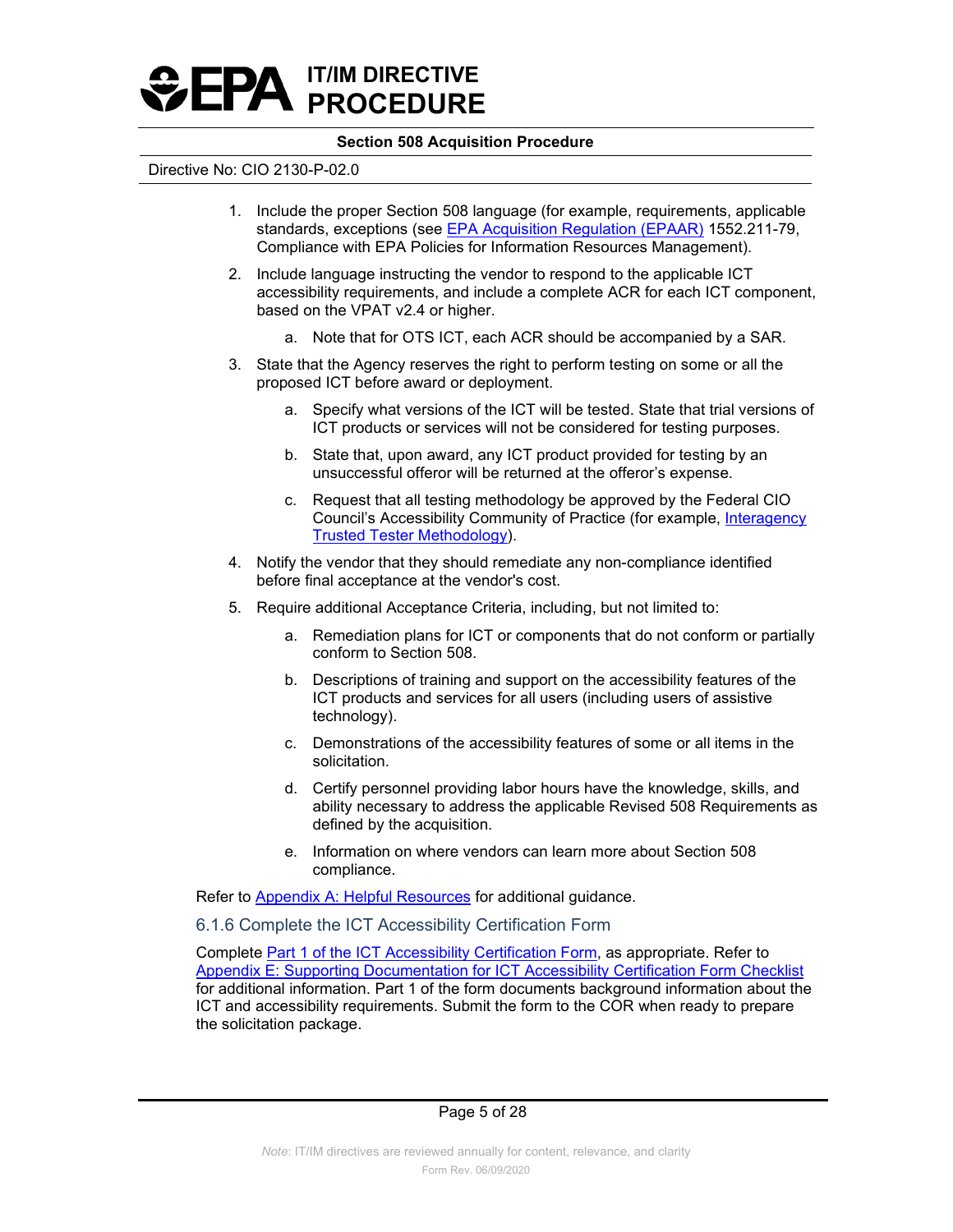

<span id="page-5-0"></span>Directive No: CIO 2130-P-02.0

# **6.2 ICT ACQUISITION AWARD PROCESS**

The ICT Acquisition Award Phase includes those activities related to the preparation and validation of a solicitation package, the initiation of the procurement and the award. Figure 2 provides an overview of the process to follow when awarding ICT acquisitions, followed by instructions. Refer to [Appendix A: Helpful Resources](#page-16-0) and [Appendix C: Acquisition](#page-20-0)  [Award Checklist](#page-20-0) for additional resources available with other helpful information and guidance.

 **Figure 2 - ICT Acquisition Award Process** 

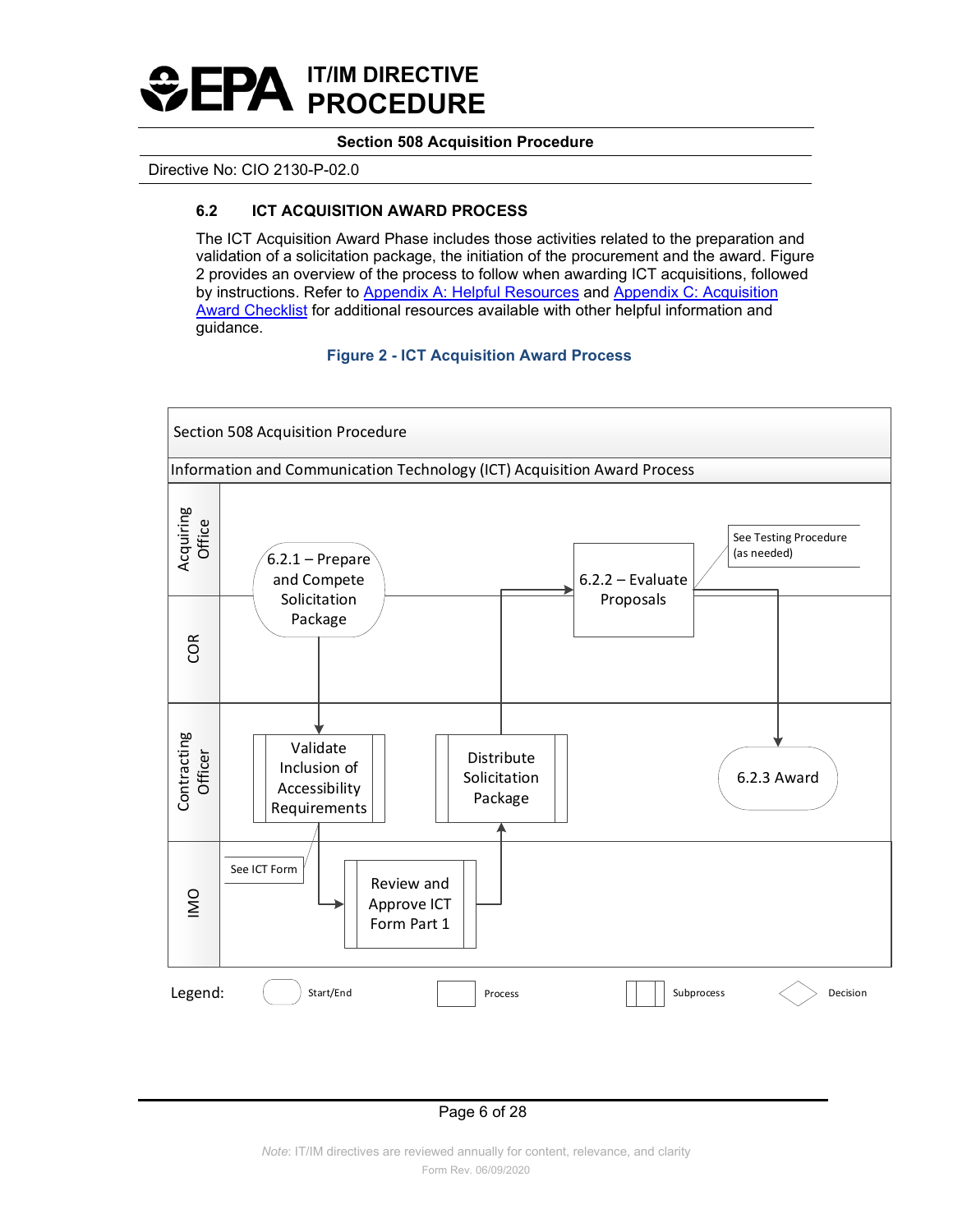

#### Directive No: CIO 2130-P-02.0

# 6.2.1. Prepare and Compete Solicitation Package

The COR prepares and submits the solicitation package to the CO. The solicitation package include the relevant accessibility requirements, acceptance criteria, clauses, and provisions documented in the [6.1 ICT Acquisition Planning Phase.](#page-2-0)

508 language is included, the CO must sign Part 1 of the <u>ICT Accessibility Certification</u> The CO must verify that the solicitation package and evaluation documents include all required Section 508 language. To indicate they have verified all of the required Section [Form](#page-23-0) before submitting the solicitation package and Part 1 of the form to the local IMO for review and approval. The CO and IMO may request input from the local Section 508 Liaison and the Section 508 Program, as needed.

[ICT Accessibility Certification Form](#page-23-0) is required for the EPA FITARA review process. **NOTE**: Some ICT acquisitions are required to go through the EPA FITARA review process before the ICT can acquired. Section 508 is a part of this review process. An approved Please refer to EPA's [FITARA process](https://oamintra.epa.gov/sites/oamintra.epa.gov/files/EPAAG%2039.1.1%28IdentifyingIT%29_0.docx) for more information on additional steps, if needed.

The CO distributes the solicitation package for competition.

#### 6.2.2. Evaluate Proposals

The acquiring office, COR, and the Technical Evaluation Panel (TEP), if any, use the acceptance criteria included in the solicitation package to evaluate proposals.

During the evaluation, the acquiring office, the COR, and the TEP review all the accessibility documentation provided by the vendor to ensure the evaluation criteria have been met.

 EPA must select a proposal that conforms to the accessibility requirements identified in the solicitation package. If no technically acceptable alternative fully conforms to the Revised 508 Standards, select the alternative that best meets the standards when making an award, and request a "best meets" exception. Where product features or components are not fully accessible, the agency is required to make available, upon request, an alternative means of accessing the information or functions supported by the ICT. Refer to EPA's Section 508 Exceptions Procedure for more information.

**NOTE:** EPA encourages acquiring offices to prioritize vendors using [Federal CIO Council](https://www.cio.gov/about/members-and-leadership/accessibility-cop/)  endorsed [testing processes.](https://www.section508.gov/test/trusted-tester)

Consider asking the local Section 508 Liaison or the [EPA ATC](http://intranet.epa.gov/accessibility/atc.html) to assist with evaluating proposals and vendor-provided documentation to ensure the package meets acceptance criteria.

If ICT is high risk or documentation provided is poor, perform testing on some or all of the Offeror's proposed ICT items to validate or determine Section 508 compliance. Refer to EPA's Section 508 Testing Procedure for more information.

#### 6.2.3. Award

 the CO makes an award to the ICT that conforms best meets the Section 508 standards, After receiving the appropriate approvals and completing Agency procurement processes, consistent with meeting the Agency's business needs.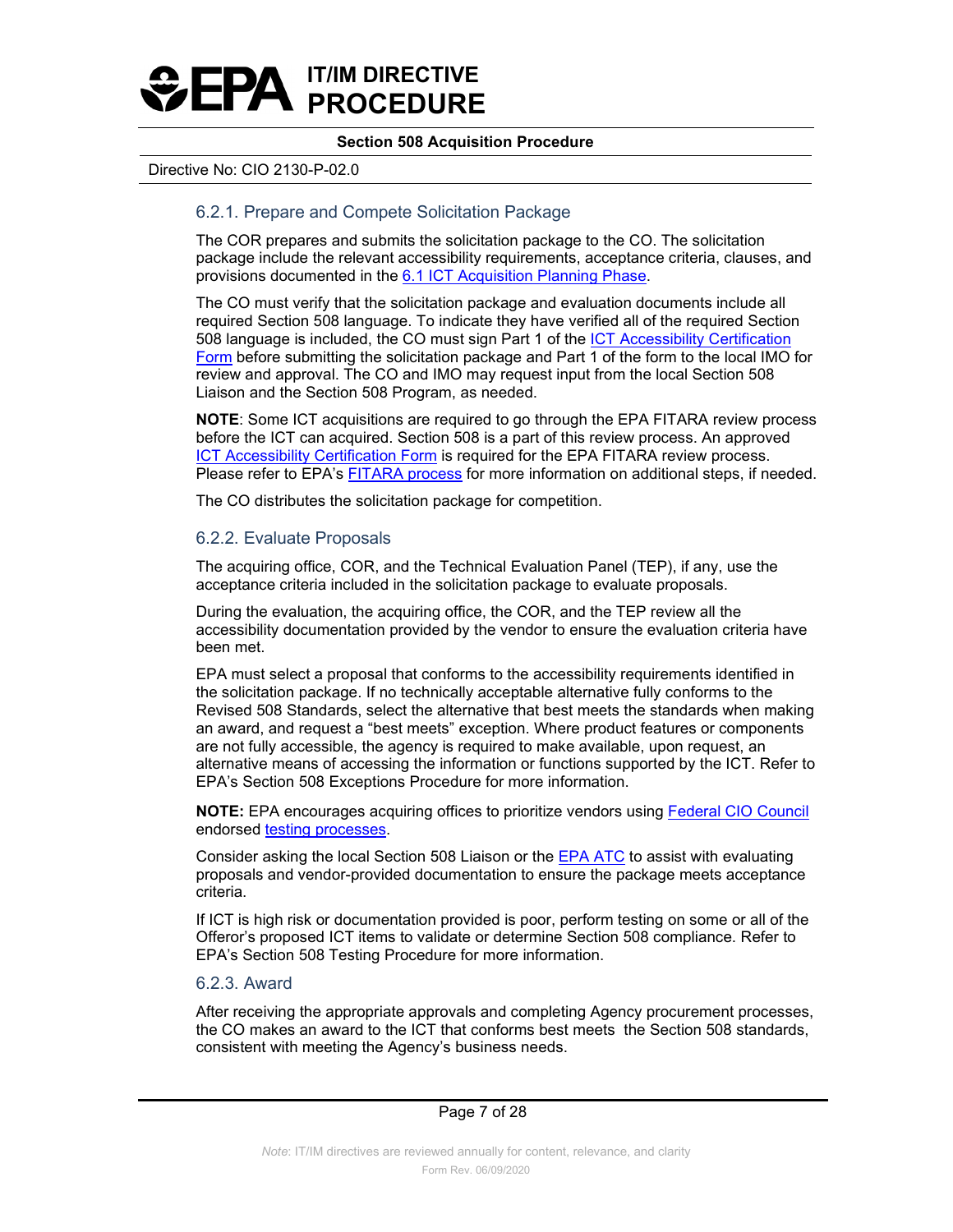

#### Directive No: CIO 2130-P-02.0

**NOTE:** Ensure the CO is aware of any accessibility conformance issues for negotiations, discussions or awards (to the extent they exist).

# <span id="page-7-0"></span>**6.3 ICT ACQUISITION ADMINISTRATION PROCESS**

 The ICT Acquisition Administration Process ensures all deliverables meet the accessibility requirements documented in the solicitation package before acceptance.

Figure 3 provides an overview of the ICT Acquisition Administration Process, followed by instructions. Refer to [Appendix A: Helpful Resources](#page-16-0) and Appendix D: Acquisition [Administration Checklist](#page-21-0) for additional resources available with other helpful information and guidance.



# **Figure 3 - ICT Acquisition Administration Process**

#### 6.3.1. Administer Contract

 service complies with Section 508 standards. The documentation includes, but is not documentation indicating how a product does or does not meet applicable accessibility During contract administration, obtain all documentation describing how the product or limited to, the ACR and SAR completed by the vendor or contractor, or similar standards.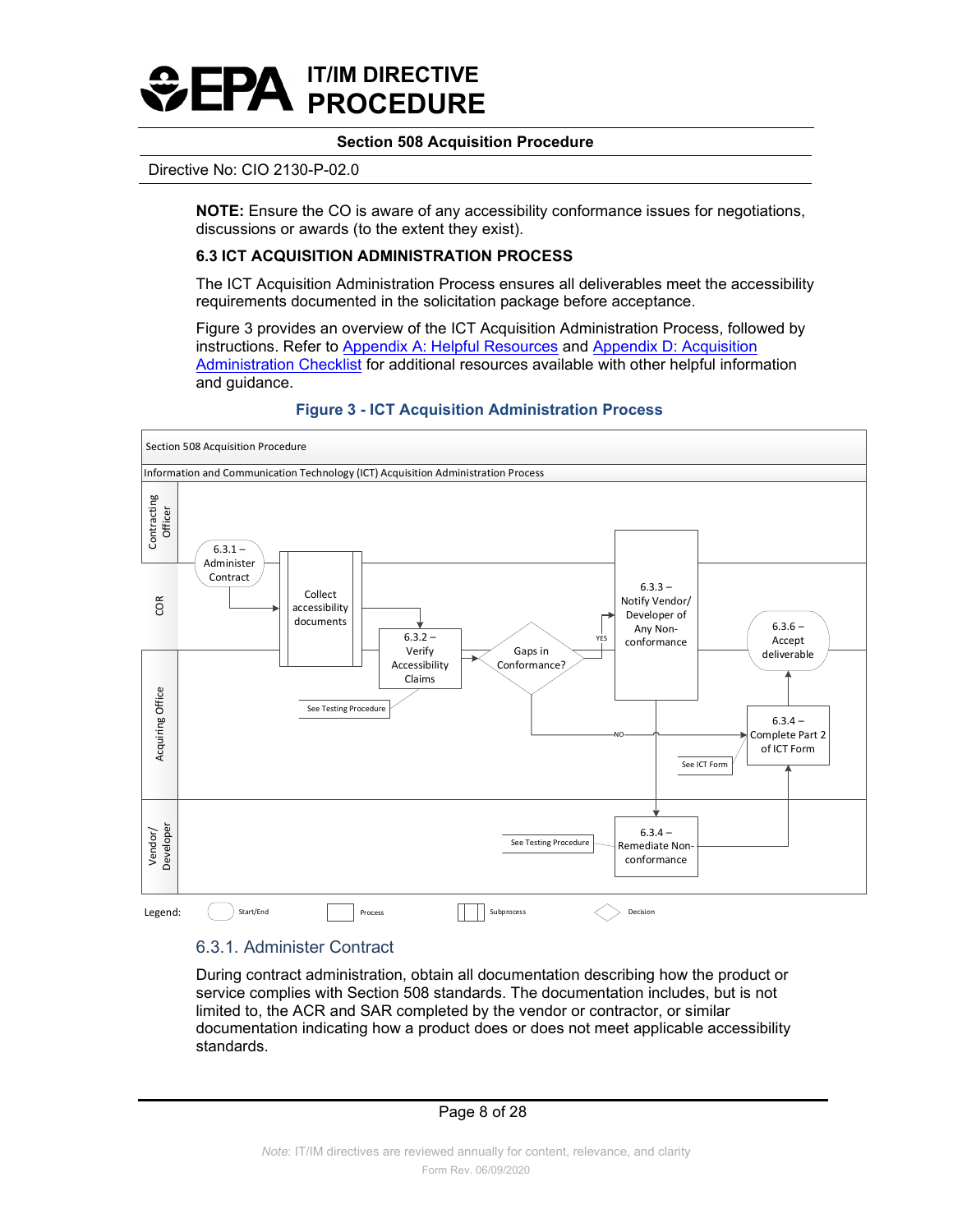

#### Directive No: CIO 2130-P-02.0

 Request the documentation from the vendor or contractor, if not provided voluntarily. The work with the CO to notify the vendor if any documentation is insufficient or missing. documentation should refer to the version of ICT that is being acquired. The COR should

# 6.3.2 Verify Accessibility Claims

The Acquiring Office is required to verify the accessibility claims of the vendor and ensure conformance to the Section 508 technical requirements Refer to EPA's Section 508 Testing Procedure for more information.

#### 6.3.3 Notify Vendor or Developer of Non-Conformance

If the ICT does not comply with Section 508 requirements, work with the COR and CO, as appropriate, to:

- 1. Notify the vendor of non-conformance.
- 2. Provide the vendor with the results of the testing conducted.
- 3. Request a remediation plan from the developer or vendor. The remediation plan may include determining if an exception applies and providing an alternative means of access if the developer or vendor cannot achieve full accessibility. Refer to EPA's Section 508 Exceptions Procedure for additional information.

### 6.3.4 Remediate Non-Conformance

The vendor executes the remediation plan to resolve non-conformance. It is the acquiring office's responsibility to ensure the remediation plan is executed correctly, including:

- 1. Referencing the acceptance criteria requiring remediation before final acceptance of ICT items, including updates and replacements.
- 2. Determining if the ICT is not in compliance.
- 3. Ensuring that the developer or vendor, at no cost to the Agency, repairs or replaces the non-compliant products or services within the period specified by the contracting officer.

 EPA or the vendor must retest all actions and apply due diligence to ensure that ICT deliverables are acceptable. Refer to EPA's Section 508 Testing Procedure for additional information.

### 6.3.5 Update ICT Accessibility Certification Form

 Upon completion of testing and remediation, collect all of the documentation supporting Section 508 compliance and interoperability of the ICT, and complete Part 2 of the ICT [Accessibility Certification Form.](#page-26-0) Part 2 summarizes the compliance and accessibility of ICT.

Refer to Appendix E: Supporting Documentation for ICT Accessibility Certification Form [Checklist](#page-22-0) for additional information on what to submit.

 **NOTE**: If the remediation plan indicates an exception, now apply, complete, and submit the Exceptions Justification Form. Refer to EPA's Section 508 Exceptions Procedure for additional information.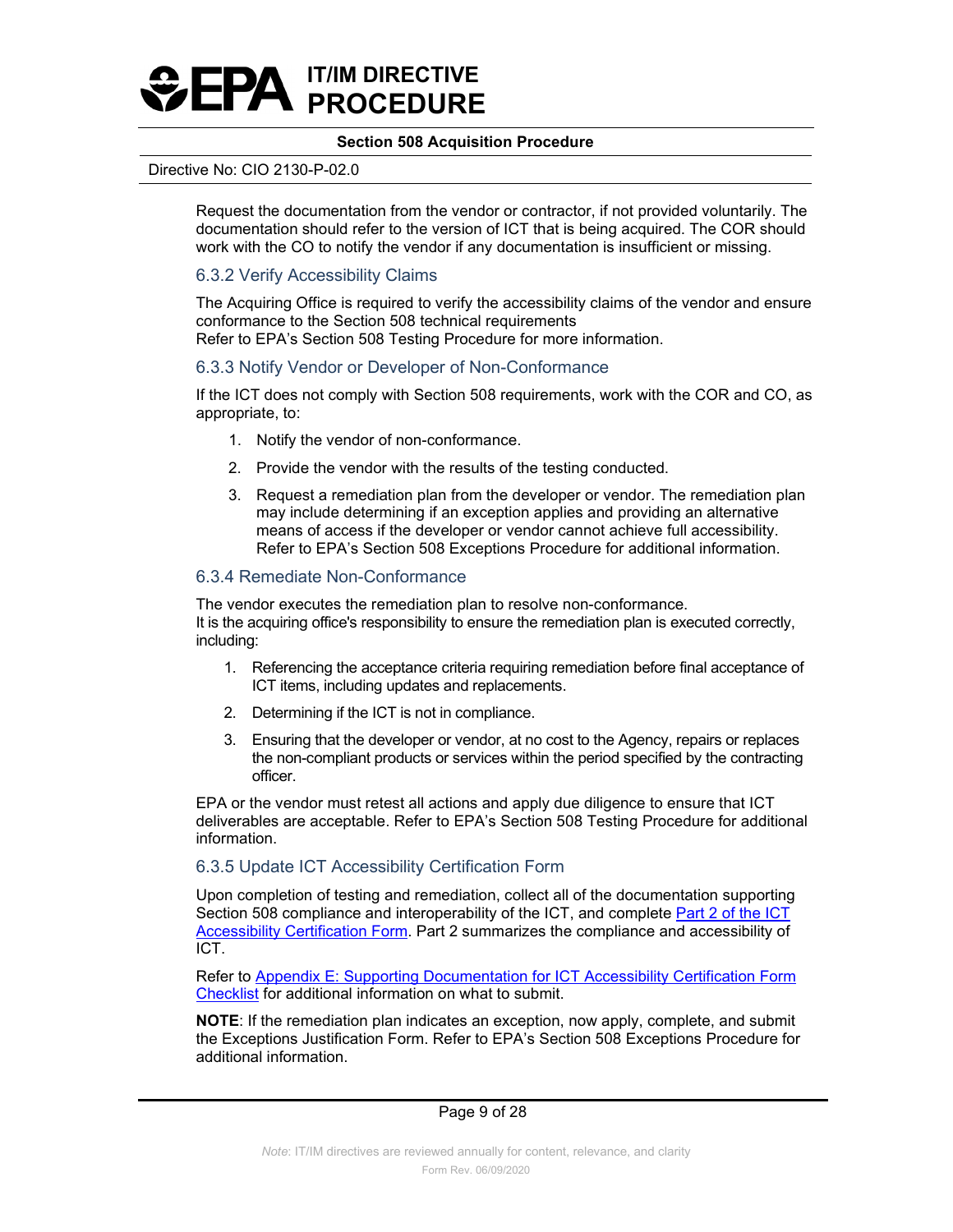

#### Directive No: CIO 2130-P-02.0

#### 6.3.6 Accept Deliverable

Upon completion of testing, remediation of deficiencies, and approval of the [ICT](#page-26-0)  [Accessibility Certification Form](#page-26-0) by the IMO, deliverables may be accepted, if acceptable to the government.

# **7. ROLES AND RESPONSIBILITIES**

The following EPA employees ensure compliance with this procedure.

#### **EPA'S CIO**

- 1. Provide leadership for EPA's information management and technology programs and policies, including the Section 508 Program.
- 2. Provide senior level guidance and support in addressing any overarching Section 508 issues/challenges identified by EPA offices in the process of developing and acquiring ICT.
- 3. Provide Section 508 policies, procedures, guidance, and support to the Agency, with the help of EPA's Section 508 Program Manager and the Agency's Section 508 Executive Council.
- 4. Participate as needed in consultations with EPA offices to address difficult or complex issues that have a Section 508 compliance component.

## **EPA'S CHIEF TECHNOLOGY OFFICER (CTO) AND CHIEF OPERATING OFFICER (COO)**

- Executive Council, CIO Strategic Advisory Committee (CIO-SAC), Senior IT 1. Guide the Agency on any IT infrastructure limitations or requirements that may affect EPA's ability to deliver ICT that complies with Section 508. Such guidance shall be communicated through the Section 508 Program Manager, designated Section 508 Liaisons, as well as through mechanisms such as the Section 508 Leader (SITL) meetings and other means.
- 2. Work collaboratively with EPA offices when developing or acquiring ICT to ensure Section 508 technical IT-related issues are addressed and that reasonable accommodations are provided, when/if needed.

### **SENIOR INFORMATION OFFICIALS (SIO)**

1. Review and approve ICT procurements and Section 508 exceptions' claims. This authority may be delegated to the IMO.

### **INFORMATION MANAGEMENT OFFICERS (IMOS)**

- 1. Provide consultation to their office, in coordination with the designated Section 508 Liaison, before the office embarks on procuring, developing or upgrading its ICT.
- 2. Review and approve the [ICT Accessibility Certification Form](#page-23-0) and solicitation packages.
- 3. Review and approve ICT procurements.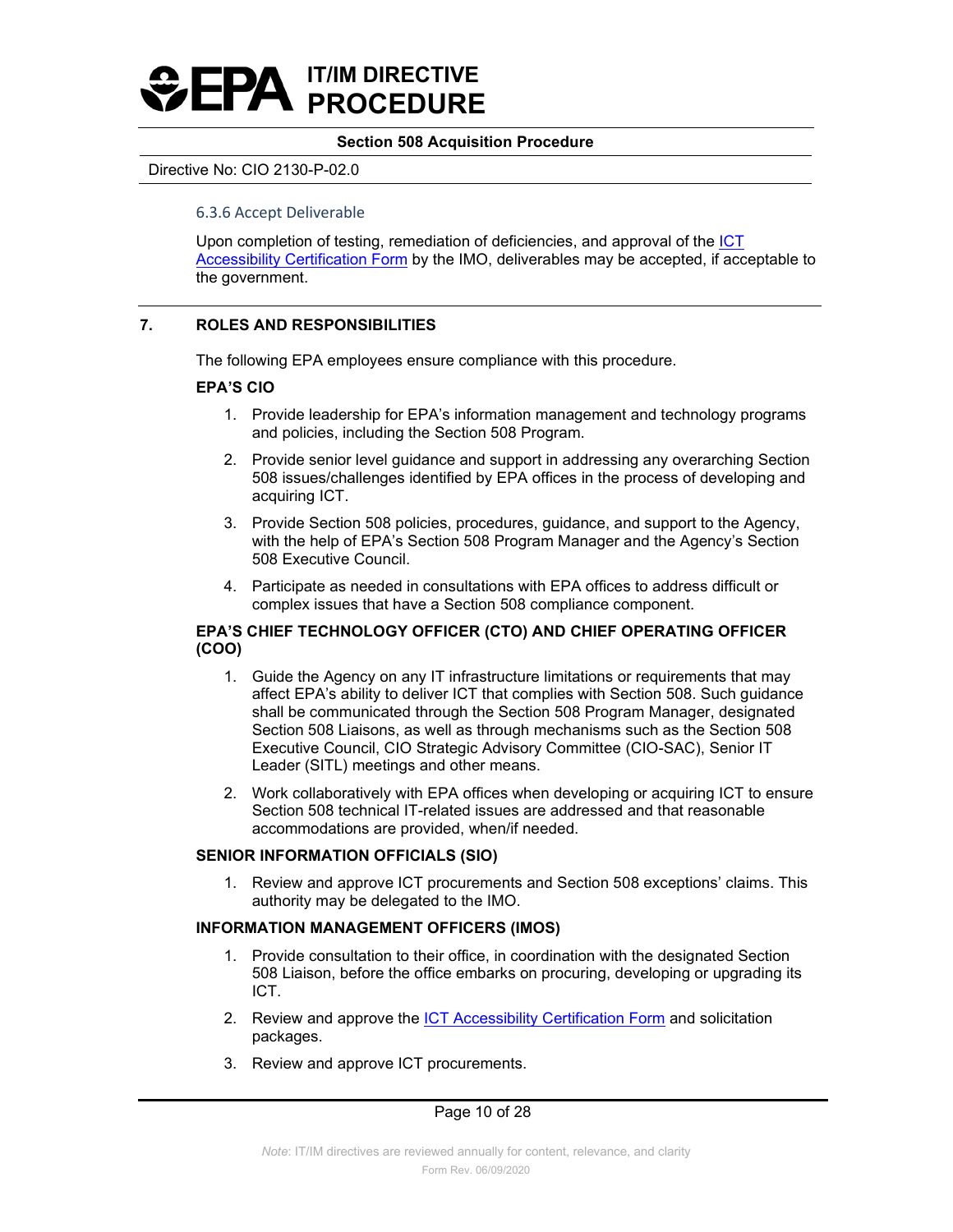

#### Directive No: CIO 2130-P-02.0

# **CONTRACTING OFFICERS (CO)**

- 1. Verify that the proper Section 508 language is incorporated into contract acquisition and evaluation documents (see [EPAAR 1552.211-79,](https://www.ecfr.gov/cgi-bin/text-idx?SID=55c3c72c37307bea3eea5735ed18c462&mc=true&node=se48.6.1552_1211_679&rgn=div8) Compliance with EPA Policies for Information Resources Management).
- 2. Verify applicable Section 508 documents are provided (for example, Accessibility Requirements Tool [ART] Section 508 reports and contracting language, any Agency-specific documentation).
- 3. Ensure [Accessibility Acceptance Criteria](#page-3-0) are included in the vendor evaluation criteria.
- 4. Verify the solicitation package is Section 508 compliant.
- 5. Sign the [ICT Accessibility Certification Form.](#page-23-0)

# **CONTRACTING OFFICER'S REPRESENTATIVES (COR)**

- performance work statements, and statements of work. 1. Include appropriate Section 508 standards in requirements documents,
- 2. Include Section 508 requirements and language, specific to the ICT in the solicitation package, contract documentation, and deliverables.
- 3. Review and comply with the acquisition regulations, policies, and procedures by working with the CO to ensure the inclusion of Section 508 standards in procurement documentation and deliverables.
- 4. Verify that accessibility standards outlined in contracts are met before accepting deliverables.

#### **ACQUIRING OFFICIALS, WHO MAY INCLUDE, BUT ARE NOT LIMITED TO, SYSTEM SPONSORS, PROJECT MANAGERS, PROJECT OFFICERS, PURCHASE CARD HOLDERS, ICT DEVELOPERS**

- 1. Work collaboratively with OMS to address any IT-related issues affecting the development, acquisition, or delivery of Section 508-compliant ICT.
- 2. Ensure Section 508 standards are incorporated and addressed throughout all phases of System Life Cycle Management (SLCM).
- 3. Ensure vendors comply with the Section 508 standards throughout the life cycle of the ICT.
- 4. Ensure adequate funding is available to conduct and document Section 508 testing, remediate identified shortcomings, and provide alternative means of access when needed.
- 5. Complete and submit the [ICT Accessibility Certification Form](#page-23-0) to the CO, along with all relevant documentation.

# **SECTION 508 LIAISONS**

1. Provide consultation and guidance to their IMO and staff on solicitation packages and testing for all users (including users of assistive technology) to facilitate compliance with Section 508.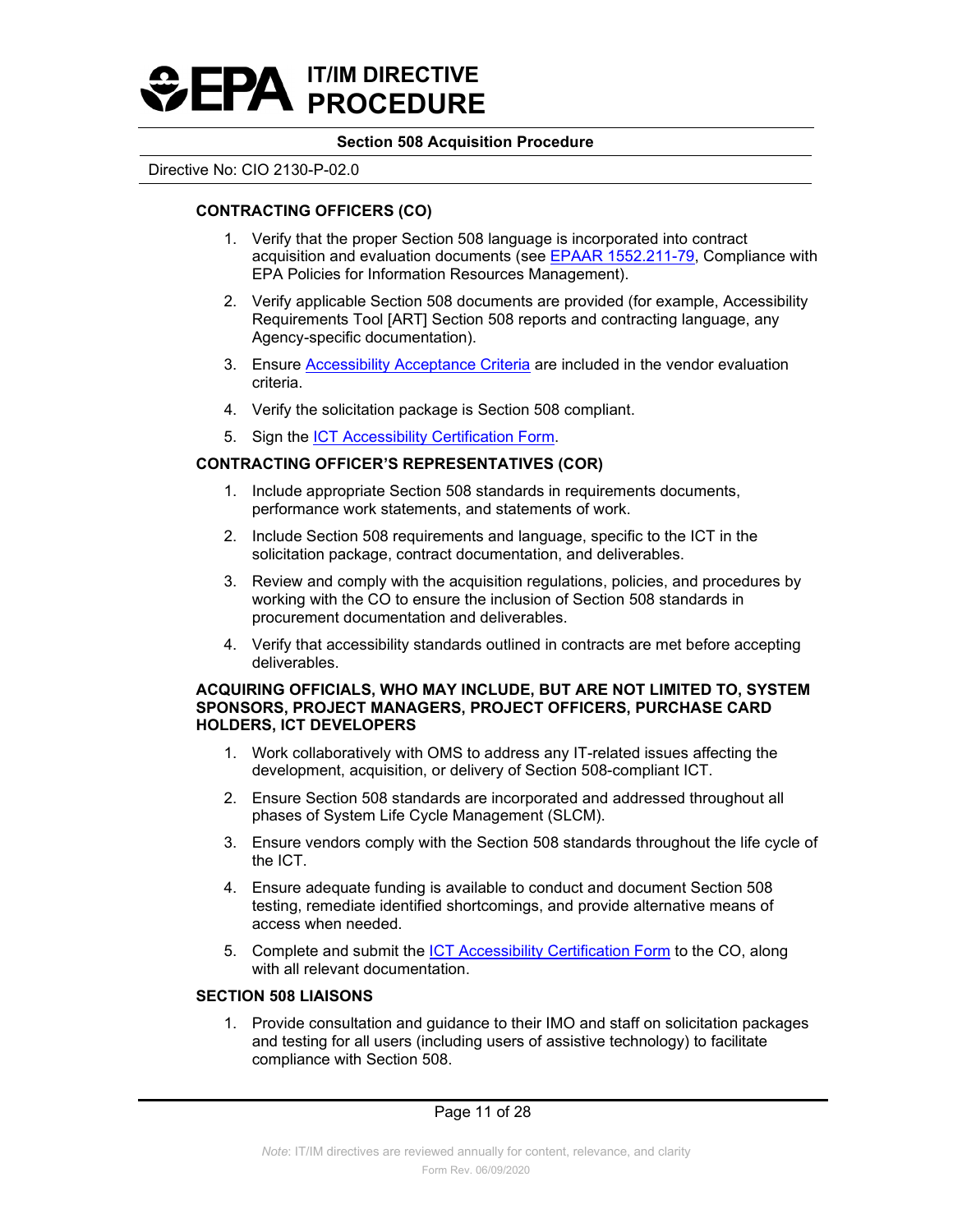

#### Directive No: CIO 2130-P-02.0

2. Work in coordination with the EPA Section 508 Program Manager to address any accessibility policy and guidance issues.

#### **EPA SECTION 508 PROGRAM MANAGER AND ASSISTANT SECTION 508 PROGRAM MANAGER**

Assist EPA offices regarding Section 508 policies, procedures, and guidance.

### **8. RELATED INFORMATION**

- a. [Americans with Disabilities Act \(ADA\) 1990.](https://www.ada.gov/pubs/ada.htm)
- b. [Assistive Technology Act of 1998.](https://www.congress.gov/bill/105th-congress/senate-bill/2432)
- c. [WCAG 2.0, Web Content Accessibility Guidelines,](http://www.w3.org/TR/WCAG20/) W3C Recommendation, December 11, 2008.
- d. How to Meet WCAG 2.0 requirements (success criteria) and techniques
- e. [Authoring Tool Accessibility Guidelines \(ATAG\)](https://www.w3.org/WAI/standards-guidelines/atag/)
- f. [User Agent Accessibility Guidelines \(UAAG\)](https://www.w3.org/WAI/standards-guidelines/uaag/)
- g. Managing Information as a Strategic Resource, [Circular No. A-130 \(PDF\),](https://obamawhitehouse.archives.gov/sites/default/files/omb/assets/OMB/circulars/a130/a130revised.pdf) 2016.
- h. Increase the access of persons with disabilities to modern communications, [21st](https://www.fcc.gov/guides/21st-century-communications-and-video-accessibility-act-2010)  [Century Communications and Video Accessibility Act \(CVAA\),](https://www.fcc.gov/guides/21st-century-communications-and-video-accessibility-act-2010) 2010.
- i. Building a 21st Century Platform to Better Serve the American People, [Digital](https://obamawhitehouse.archives.gov/sites/default/files/omb/egov/digital-government/digital-government.html)  [Government Strategy,](https://obamawhitehouse.archives.gov/sites/default/files/omb/egov/digital-government/digital-government.html) 2012.
- j. OMB Memorandum, "<u>Strategic Plan for Improving Management of Section 508 of the</u> [Rehabilitation Act \(PDF\),"](https://obamawhitehouse.archives.gov/sites/default/files/omb/procurement/memo/strategic-plan-508-compliance.pdf) January 24, 2013.
- k. M-17-06 [Policies for Federal Agency Public Websites and Digital Services 2016.](https://policy.cio.gov/web-policy/)
- l. [M-16-20 Category Management Policy 16-3: Improving the Acquisition and](https://www.whitehouse.gov/sites/whitehouse.gov/files/omb/memoranda/2016/m_16_20.pdf)  [Management of Common Information Technology: Mobile Devices and Services](https://www.whitehouse.gov/sites/whitehouse.gov/files/omb/memoranda/2016/m_16_20.pdf)  [\(PDF\) \(2016\).](https://www.whitehouse.gov/sites/whitehouse.gov/files/omb/memoranda/2016/m_16_20.pdf)
- [21st Century Integrated Digital Experience Act \(IDEA\),](https://digital.gov/resources/21st-century-integrated-digital-experience-act/) 2018. m. Improve the digital experience for government customers for federal public websites,
- n. Proven private sector best practices to help agencies successfully deliver digital services, U.S. Digital Service - [Digital Services Playbook.](https://playbook.cio.gov/)
- o. Flexibilities in the Federal Acquisition Regulation (FAR) that can help agencies implement "plays" in the Digital Services Playbook, [U.S. Digital Service -](https://go.usa.gov/xfdbV) TechFAR [\(PDF\)](https://go.usa.gov/xfdbV) (41 pp, 1.28 MB).
- p. [Agile Principles and 18F Practices.](https://agile.18f.gov/)

# **9. DEFINITIONS**

**Accessibility Conformance Report (ACR).** An ACR provides a summary of accessibility evaluations of ICT. It should be based on the [Voluntary Product](http://www.itic.org/policy/accessibility/vpat) 

### Page 12 of 28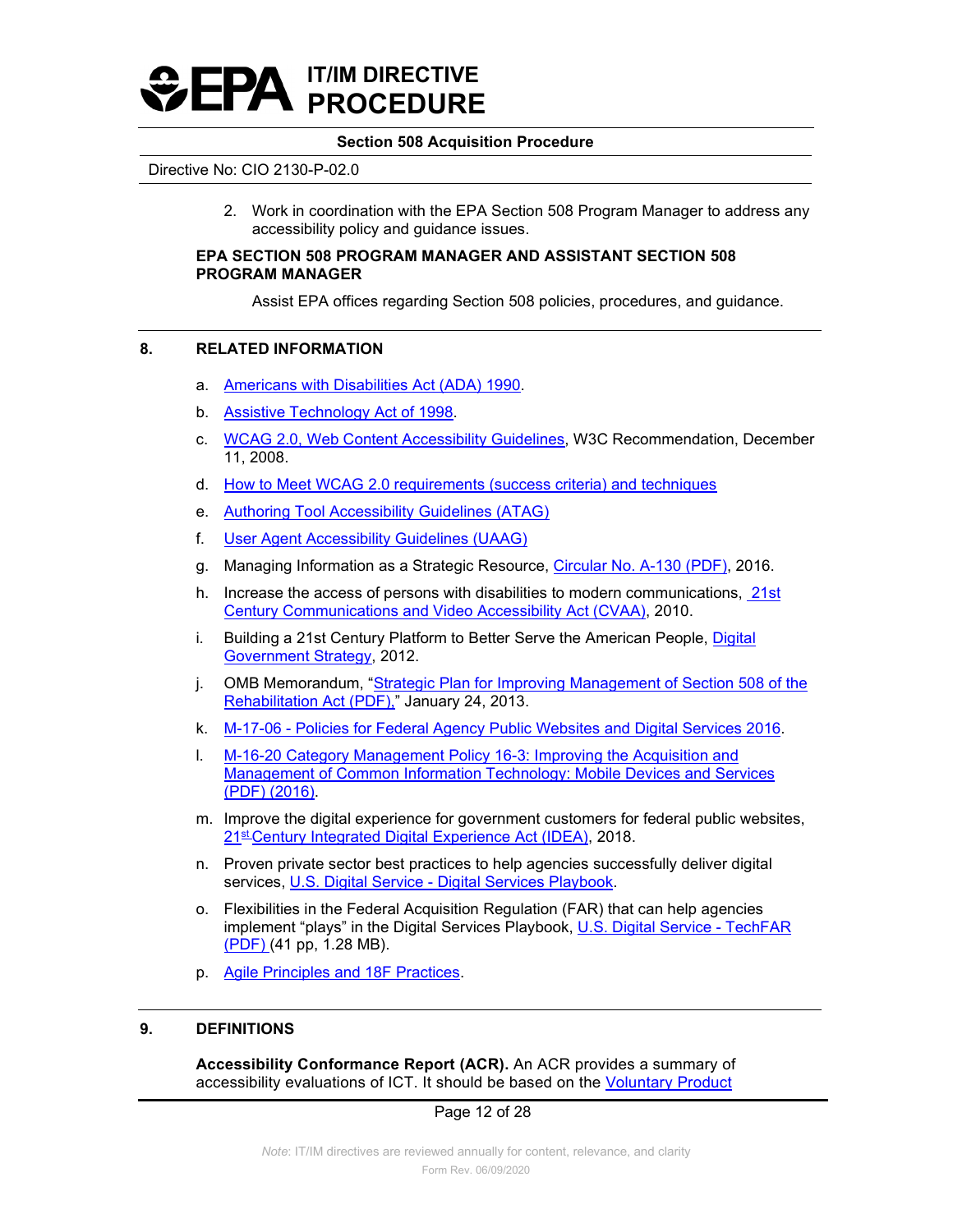

#### Directive No: CIO 2130-P-02.0

<span id="page-12-1"></span>[Accessibility \(VPAT\) Template Version 2.4 or higher.](http://www.itic.org/policy/accessibility/vpat) Please follow all instructions contained in the template. **Accessibility Support Documentation and Services**. Documentation or services for the ICT that supports accessibility (for example, an accessibility support desk).

**Agile.** Agile pertains to the Agile Manifesto or Agile Principles at [http://agilemanifesto.org.](http://agilemanifesto.org/) Agile is a set of values and principles that describe a way of working that promotes continuous learning and user-focused value delivery.

**Alternative Access or Alternative Means of Access**. Alternative access refers to another way of ensuring that data and information are made available to people with disabilities when an Agency would face a significant difficulty or expense (for example, undue burden) in meeting applicable Section 508 standards.

 commonly use to communicate and obtain access to information resources. Examples include, but are not limited to, screen readers, screen magnifiers, and speech recognition software. **Assistive Technology (AT)**. AT is adaptive equipment that people with disabilities

 **Assistive Technology Center (ATC).** The ATC is a resource located at EPA adaptive and assistive technology (AT) in a way that best meets their individual needs. AT takers, larger monitors, volume handsets for phones, and ergonomic keyboards. EPA and assistive technology in the ATC to help ensure compliance with the Section 508 Headquarters for using adaptive and assistive technology. People with disabilities use can include a variety of tools such as hardware and software, braille displays and noteemployees and system developers can test products, software applications, Agency applications, websites, and hardware with current versions of accessibility testing tools standards.

**Class Exemption for Undue Burden or Fundamental Alteration.** Where the Agency anticipates recurring instances of undue burden or fundamental alteration for certain types of technology (for example, cartographic, geographic information systems (GIS)-based systems), a class undue burden or class fundamental alteration may be requested on a program, regional or Agencywide basis. The purpose of granting a class exemption for undue burden or fundamental alteration is to be efficient and effective by reducing the need to document a recurring undue burden or fundamental alteration repeatedly. The Agency CIO reviews and makes a determination on all undue burden or fundamental alteration requests. Please refer to undue burden and fundamental alteration definitions for additional information. Class exemption designations still require that an alternative means of access be provided. **Commercial Off-the-Shelf (COTS)**. A commercial product or information system available to the public. COTS products contain pre-established functionality, although some degree of customization is possible.

<span id="page-12-0"></span> **Electronic Content**. Electronic information and data, as well as the encoding that defines its structure, presentation, and interactions.

**Fundamental Alteration.** A modification to ICT that would change the basic nature or purpose for which the product or its components were designed.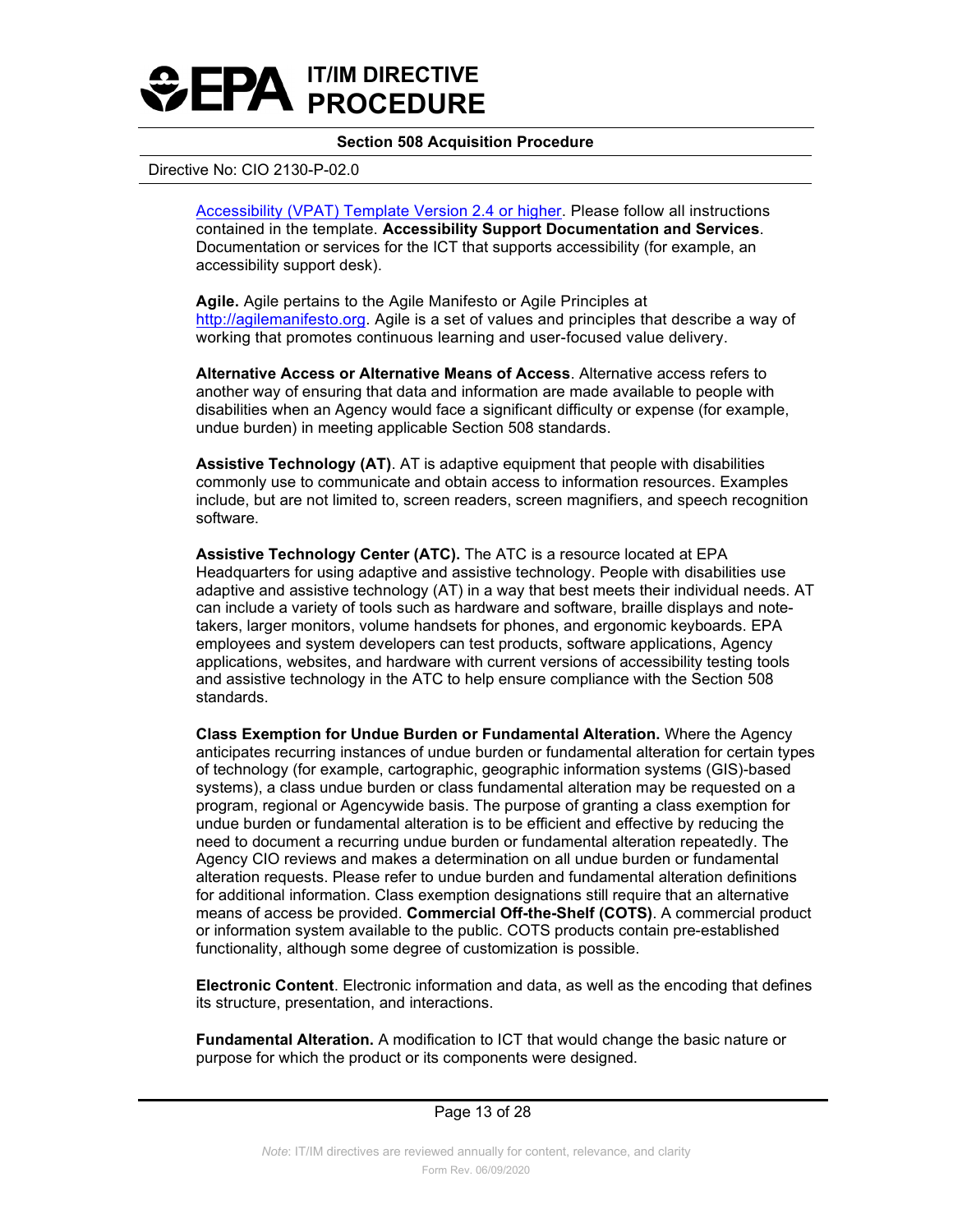

#### Directive No: CIO 2130-P-02.0

**Government Off-the-Shelf (GOTS)**. A product developed by or for a government agency that can be used by another Agency with the product's pre-established functionality and little or no customization.

 by solicitation respondents as a part of their proposal to indicate how their proposed **Government Product/Service Accessibility Template (GPAT)**. A form that a government Agency may include with government solicitations, which is then completed products/services address applicable Section 508 requirements.

<span id="page-13-1"></span>**Hardware**. A tangible device, equipment, or physical components of ICT, such as telephones, computers, multifunction copy machines, and keyboards.

 that enables and draws on the full range of human diversity. Most importantly, this means **Inclusive Design**. Inclusive Design is a methodology, born out of digital environments, including and learning from people with a range of perspectives.

 **Information and Communication Technology (ICT).** Information technology and other creation, manipulation, storage, display, receipt, or transmission of electronic data and information, as well as any associated content. Examples of ICT include, but are not equipment, systems, technologies, or processes, for which the principal function is the limited to, computers and peripheral equipment, information kiosks and transaction machines, telecommunications equipment, customer premises equipment, multifunction office machines, software, applications, websites, videos, and electronic documents.[2](#page-13-2) 

**Reasonable Accommodation**. In general, a reasonable accommodation is any change in the work environment or in the way things are customarily done that enables an individual with a disability [employee or prospective employee] to enjoy equal employment opportunities, benefits, and privileges.

**Safe Harbor Clause.** Existing ICT that meets the <u>original Section 508 Standards</u> do not data after January 18, 2018. This is referred to as the "<u>Safe Harbor</u>" clause. ICT that is have to be remediated to conform to the revised standards if no changes were made to the legacy ICT affecting interoperability, the user interface, or access to information or altered after January 18, 2018, must conform to the [revised Section 508 Standards.](https://www.access-board.gov/ict/#preamble)

**Shared Service**. A shared service is a business or mission function that is provided for consumption by multiple organizations within or between federal agencies.

 **Shared Service Agreement** A shared service is a business or mission function that is provided for consumption by multiple organizations within or between Federal agencies.

<span id="page-13-0"></span> **Software**. Programs, procedures, rules, and related data and documentation that direct includes, but is not limited to, applications, non-Web software, and platform software. the use and operation of ICT and instruct it to perform a given task or function. Software

**Supplemental Accessibility Report (SAR). A Supplemental Accessibility Report** is a description of any evaluation methods used to produce the ACR. The SAR includes:

Page 14 of 28

<span id="page-13-2"></span><sup>&</sup>lt;sup>2</sup> As defined by the U.S. Access Board's Information and Communication Technology (ICT) Standards and Guidelines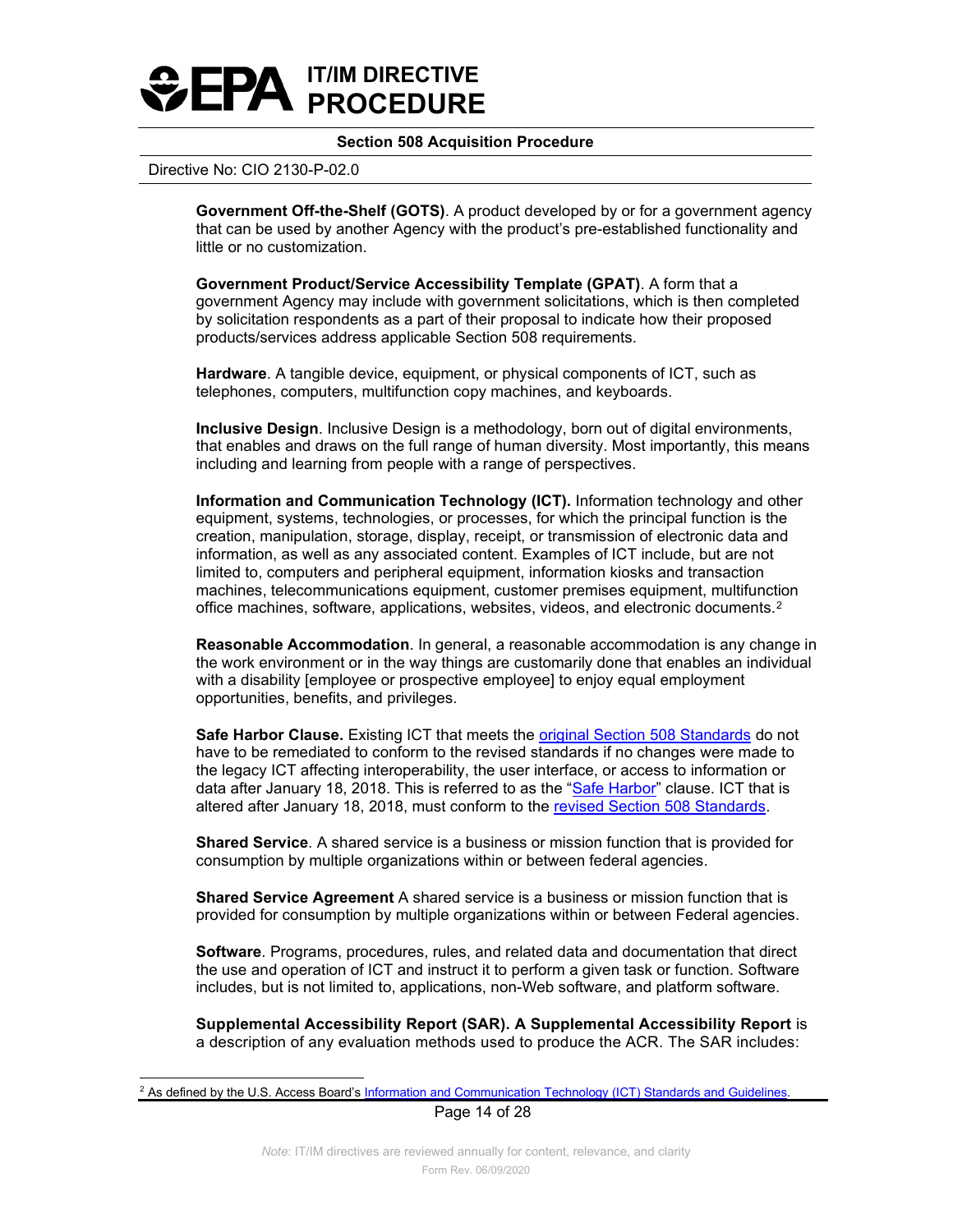

#### Directive No: CIO 2130-P-02.0

- Accessibility test results based on the required test methods.
- Documentation of features provided to help achieve accessibility and usability for people with disabilities.
- Documentation of core functions that cannot be accessed by persons with disabilities.
- Documentation on how to configure and install the ICT item to support accessibility.
- When an ICT item is an authoring tool that generates content (such as documents, reports, videos, multimedia productions, web content), provide information on how the ICT item enables the creation of accessible electronic content that conforms to the Revised 508 Standards, including the range of accessible user interface elements the tool can create.

 **Undue Burden**. Undue burden means significant difficulty or expense. In determining whether an action would result in an undue burden, an agency shall consider all its resources. (Recurring instances of undue burdens are Class Undue Burden.)

**Universal Design**. Universal design is a concept in which products and environments are designed to be usable by all people, to the greatest extent possible, without the need for adaption or specialized design.

**Upgrade**. A change or [alteration](https://www.access-board.gov/ict/#E103.4) to existing ICT that affects interoperability with assistive technology (AT), the user interface, or access to information or data.

**Voluntary Product Accessibility Template (VPAT)**. A form that a vendor may wish to provide that indicates or describes how its product or service addresses applicable Section 508 requirements.

**Working Capital Fund (WCF).** In FY 1997, the Agency established a WCF through appropriation language and in conjunction with the authority of the Government Management Reform Act (GMRA) of 1994. The role of the WCF is to provide a centralized source of administrative and support services for EPA.

### **10. WAIVERS**

 There are exceptions to the Section 508 requirements, which may include, but are not limited to, undue burden and fundamental alteration to the ICT. Refer to EPA's Section 508 Exceptions Procedure for additional information.

### **11. MATERIAL SUPERSEDED**

 *Information Technology Standards, Procedures, and Guidance* (6 pp, 33 KB), CIO 2130- This procedure supersedes the acquisition portion of the *Accessible Electronic and*  P/S/G-01.0, March 30, 2006.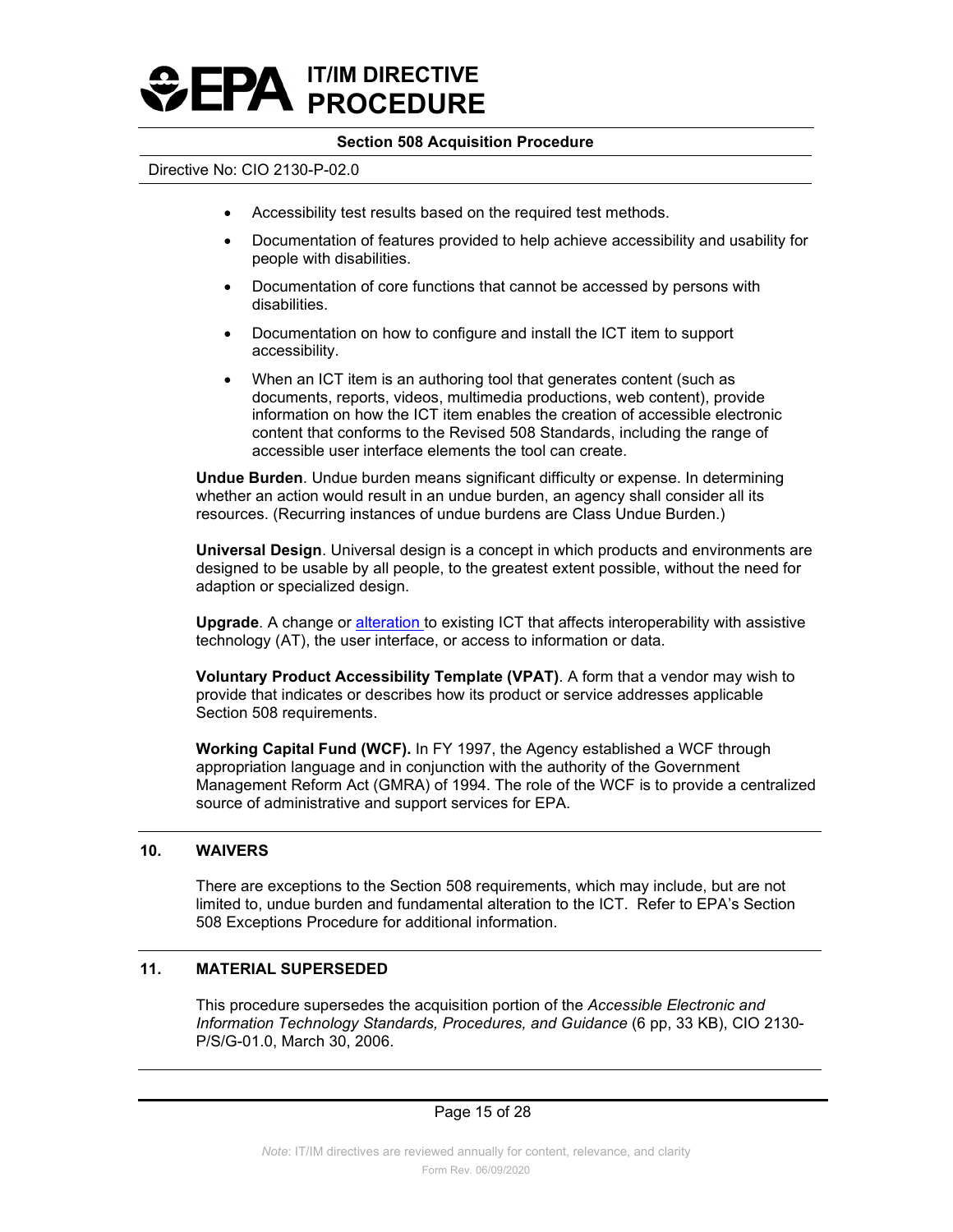

Directive No: CIO 2130-P-02.0

# **12. CONTACTS**

Please email EPA's Section 508 Program at [Section508@epa.gov](mailto:Section508@epa.gov?subject=Inquiry:%20Testing%20Procedure%20question) with any questions about this document

Noga, Vaughn Digitally signed by Noga, Vaughn

*Vaughn Noga Deputy Assistant Administrator for Environmental Information and Chief Information Officer U.S. Environmental Protection Agency*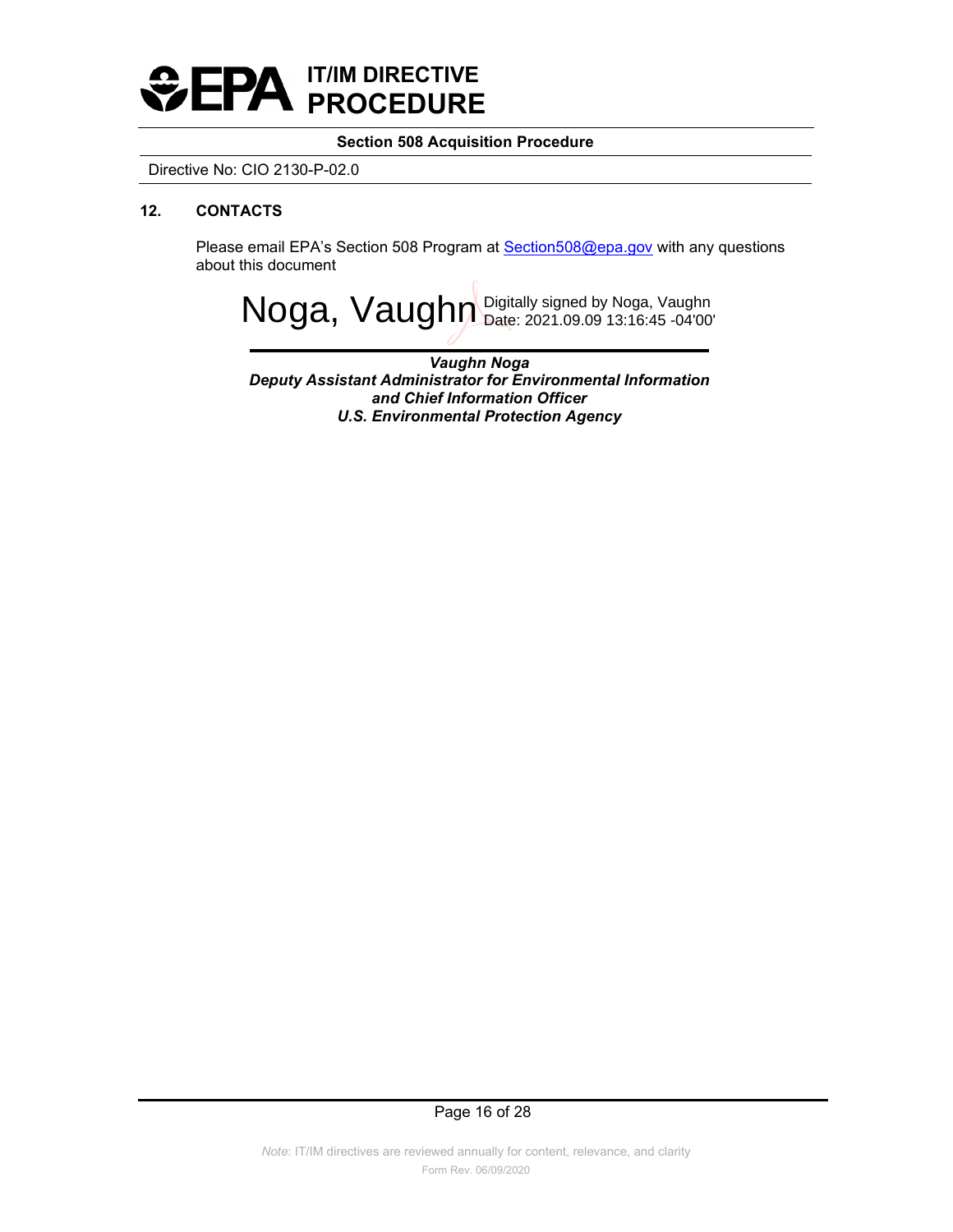## **Section 508 Acquisition Procedure**

Directive No: CIO 2130-P-02.0

# <span id="page-16-0"></span>**APPENDIX A: HELPFUL RESOURCES**

# <span id="page-16-1"></span>**FORMS**

- [Voluntary Product Accessibility Template \(VPAT\) Version 2.4 \(DOC\)](https://www.itic.org/dotAsset/b282ab06-0ab2-4540-adc2-78698058dfc3.doc) (26 pp, 371 KB) A template used to document a product's conformance with accessibility standards and guidelines. The VPAT should assist customers and buyers in making preliminary assessments regarding the availability of commercial ICT products and services with features that support accessibility.
- [EPA ICT Accessibility Certification Form](#page-23-0)  Required form to document the results of the activities outlined in the procedure.
- Section 508 Exceptions Justification Form Required form to justify the applicability of an exception to Section 508.

# **SECTION 508 REQUIREMENTS AND CRITERIA DEVELOPMENT**

- [Determine 508 Standards and Exceptions](https://www.section508.gov/buy/determine-508-standards-exceptions)  Step-by-step guidance on how to complete the Standards Applicability Checklist.
- [508 Standards and Exceptions Chart & Examples](https://www.section508.gov/buy/standards-exceptions)  Sample template for reporting standards and exceptions in solicitations.
- [Request Accessibility Information from Vendors & Contractors](https://www.section508.gov/buy/request-accessibility-information)  Guidance on how to clearly state accessibility requirements from vendors and contractors.
- [How to Define Accessibility Criteria in Contracts](https://www.section508.gov/buy/define-accessibility-criteria)  Guidance on how to define accessibility criteria for ICT.
- [Review Sample ICT Procurement Language](https://section508.gov/buy/accessibility-requirements-tool#target)  Find Sample Procurement Language based on the type of ICT to be acquired, then cut and paste the sample language into the procurement documentation. The sample language covers such factors as: Program Need, Deliverable Requirements, and Evaluation and Acceptance Factors.
- [Accessibility Requirements Tool \(ART\)](https://www.section508.gov/buy/accessibility-requirements-tool) Step-by-step guidance to help identify relevant accessibility requirements from the [Revised 508 Standards,](https://www.access-board.gov/guidelines-and-standards/communications-and-it/about-the-ict-refresh/final-rule/text-of-the-standards-and-guidelines) and incorporate them into procurement and contracting documentation, as well as in-house IT development. Use the ART tool to select and review sample ICT Procurement Language.

# **VALIDATION/TESTING**

- [Testing Methods and tools to Test for Accessibility](https://www.section508.gov/test)  An overview of testing methods and tools to test websites, software and electronic documents for conformance
- Headquarters employees to test accessible tools or for all EPA employees to conduct • [EPA Assistive Technology Center \(ATC\)](http://intranet.epa.gov/accessibility/atc.html) – An onsite resource available to EPA accessibility testing.
	- o Accessibility Requirements Development
	- o Vendor Accessibility Documentation Review
	- o Manual 508 compliance Testing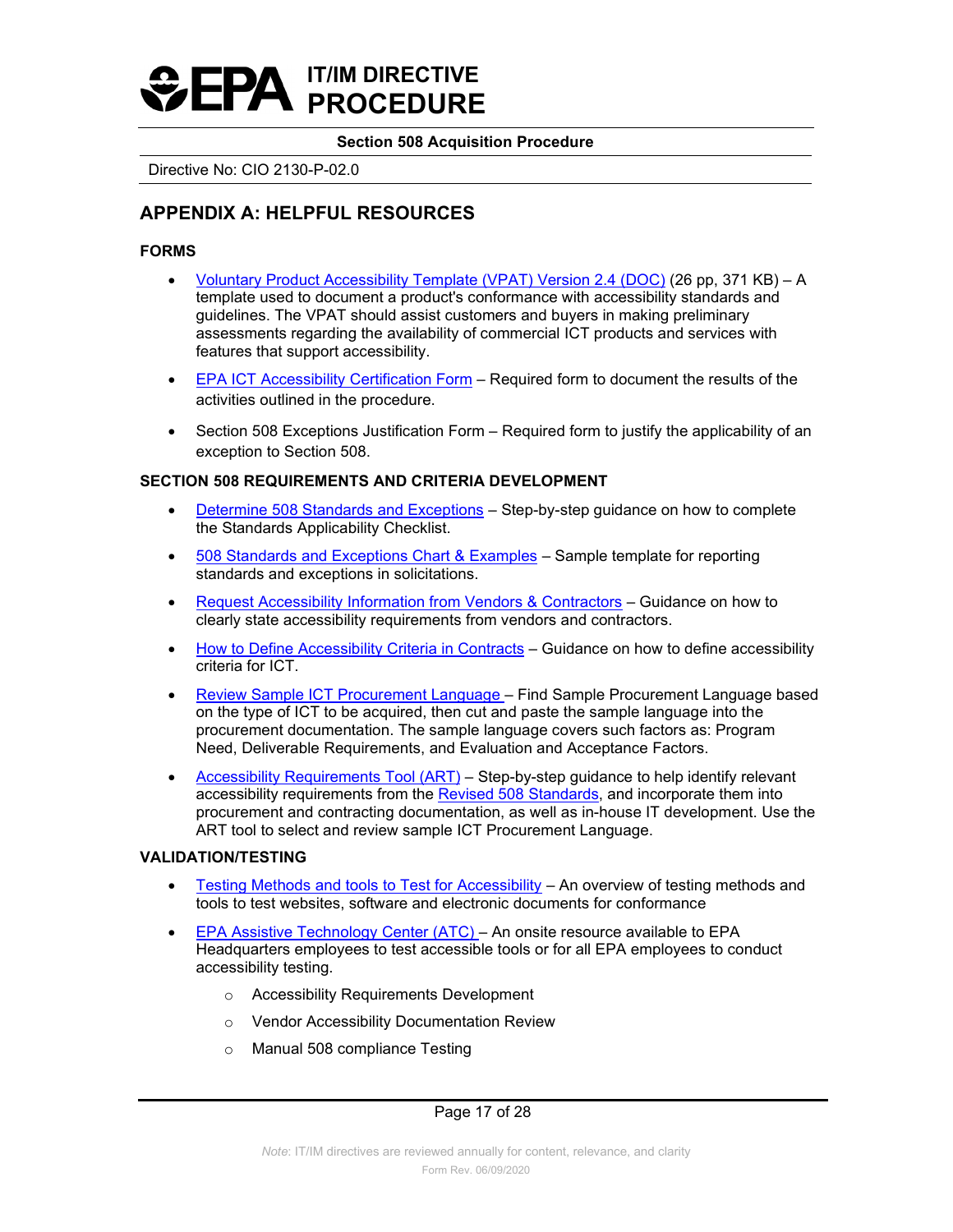

#### Directive No: CIO 2130-P-02.0

- KB) How to verify Section 508 compliance and actions ICT owners should take to ensure • [Guidance for Ensuring Accessibility and Compliance with Section 508 \(PDF\) \(](https://intranet.epa.gov/accessibility/pdf/Section_508_Guidance_Final.pdf)4 pp, 213 compliance.
- [Interagency Trusted Tester Program](https://www.section508.gov/test/trusted-tester)  Provided by the Department of Homeland Security, the Interagency Trust Tester Program provides standardized test scripts and approaches for validating accessibility compliance and conformance.

### **EXCEPTIONS AND UNDUE BURDEN**

- [Determine 508 Standards and Exceptions](https://www.section508.gov/buy/determine-508-standards-exceptions)  Step-by-step guidance on how to complete the Standards Applicability Checklist.
- [508 Standards and Exceptions Chart & Examples](https://www.section508.gov/buy/standards-exceptions)  Sample template for reporting standards and exceptions in solicitations.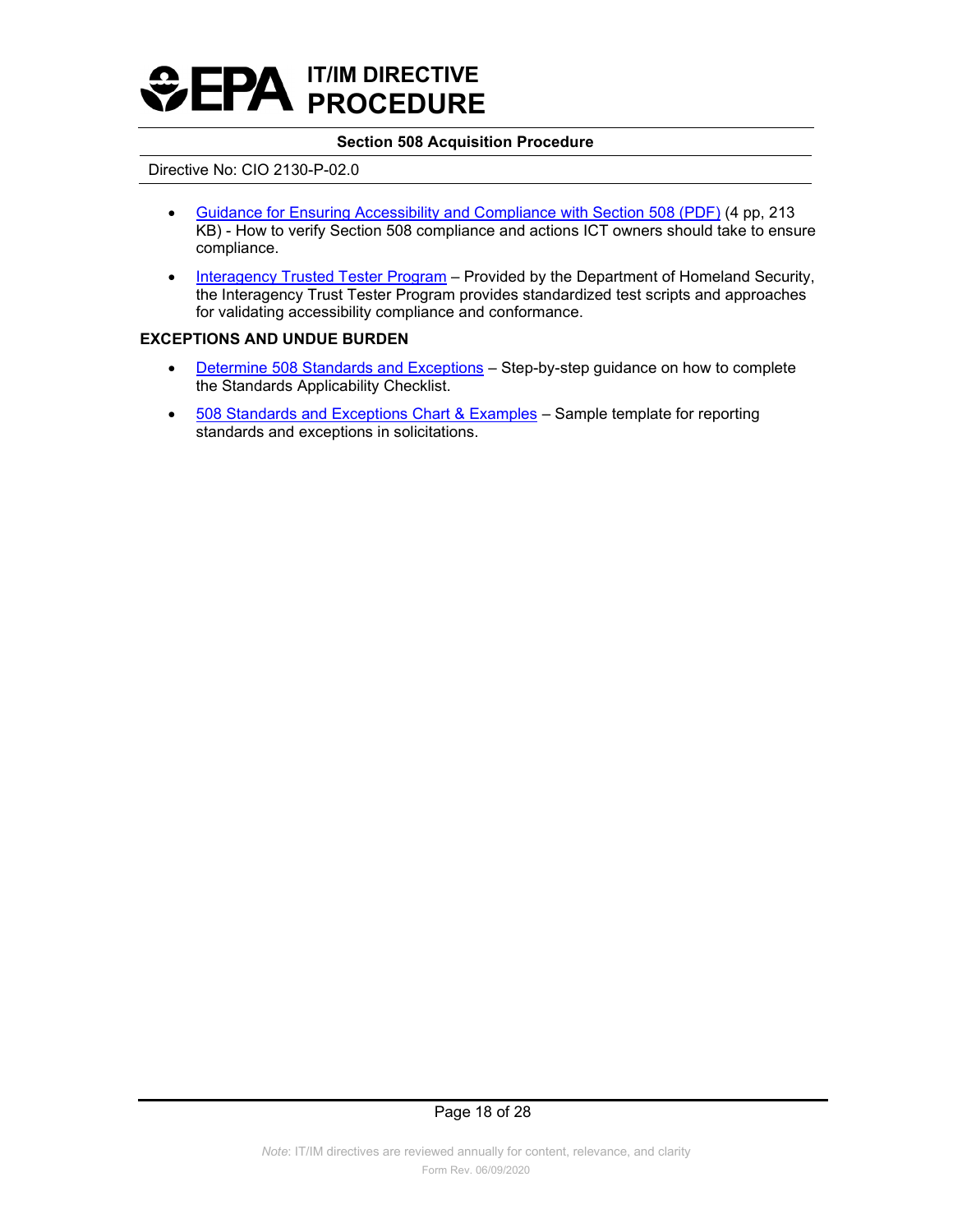# **Section 508 Acquisition Procedure**

Directive No: CIO 2130-P-02.0

# <span id="page-18-0"></span>**APPENDIX B: ACQUISITION PLANNING CHECKLIST**

Today's date: Select today's date.

 Use the following checklist to confirm collection or completion of all information necessary in the ICT Acquisition Planning Phase.

 ☐ **Have all the ICT for the procurement been identified?** 

# ☐ **Have specific technical and functional requirements of each ICT for the procurement been identified ?**

# ☐ **Has the following documentation been gathered for each ICT being acquired?**

 based on the [Voluntary Product Accessibility Template \(VPAT\) Version 2.4](https://www.itic.org/policy/accessibility/vpat) or higher*.*   $\Box$  A completed Accessibility Conformance Report (ACR) for each ICT component,

☐ A Supplemental Accessibility Report (SAR) completed by the vendor.

 $\Box$  A demonstration of the ICT, including features that help achieve accessibility for persons with disabilities and functions that cannot be used by persons with disabilities. ☐ Documentation indicating how the ICT does or does not meet applicable accessibility standards.

 $\Box$  Documentation on how to configure and install the ICT to support accessibility.

# ☐ **Does the acceptance criteria include or state the following items?**

☐ Specific Section 508 language. Use GSA's [Acquisition Requirements Tool \(ART\)](https://buyaccessible.gov/index.php) to generate tailored technical requirements.

requirements including a complete ACR for each ICT component, based on the <u>VPAT</u>  $\Box$  Language instructing the vendor to respond to the applicable ICT accessibility [v2.4 or higher.](https://www.itic.org/policy/accessibility/vpat)

 $\Box$  Inform the vendor that the Agency reserves the right to perform testing on some or all the proposed ICT.

 $\Box$  Specify what versions of the ICT will be tested. State that trial versions of ICT products or services will not be considered for testing purposes.

☐ State that, upon award, any ICT product provided for testing by an unsuccessful offeror will be returned at the offeror's expense.

 $\Box$  Request that all testing methodology be approved by the Federal CIO Council's Accessibility Community of Practice (for example, [Interagency](https://www.section508.gov/test/trusted-tester)  [Trusted Tester Program\)](https://www.section508.gov/test/trusted-tester).

 $\Box$  Notify the vendor that they should remediate any non-compliance identified before final acceptance.

☐ Include Accessibility Performance Evaluation Criteria.

 $\Box$  Identify and request additional Acceptance Criteria, including, but not limited to:

 $\Box$  Remediation plans for ICT or components that do not conform or partially conform to Section 508.

 $\Box$  Descriptions of training and support on the accessibility features of the ICT products and services.

 $\Box$  Demonstrations of the accessibility features of some or all items in the solicitation.

☐ Information on where vendors can learn more about Section 508 compliance.

# ☐ **Has [Part 1 of the EPA ICT Accessibility Certification Form been completed?](#page-23-0)**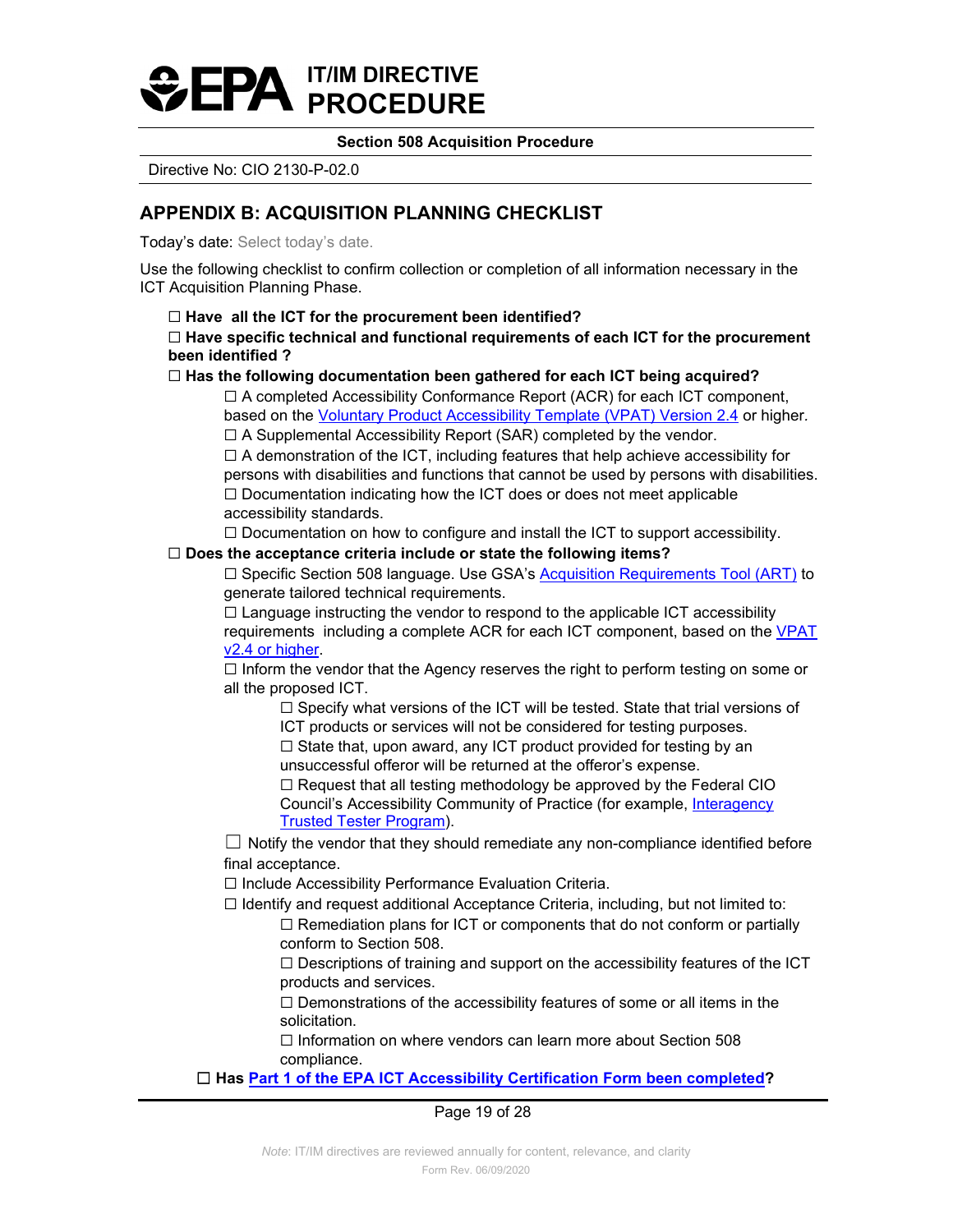

Directive No: CIO 2130-P-02.0

 ☐ **Has the Section 508 Exception Justification Form to [Part 1 of the EPA ICT](#page-23-0) [Accessibility Certification Form](#page-23-0) been attached, if applicable?**  ☐ **Has [Part 1 of the EPA ICT Accessibility Certification Form been submitted](#page-23-0) to [Section508@epa.gov?](mailto:Section508@epa.gov?subject=Inquiry:%20Acquisition%20Procedure%20question)**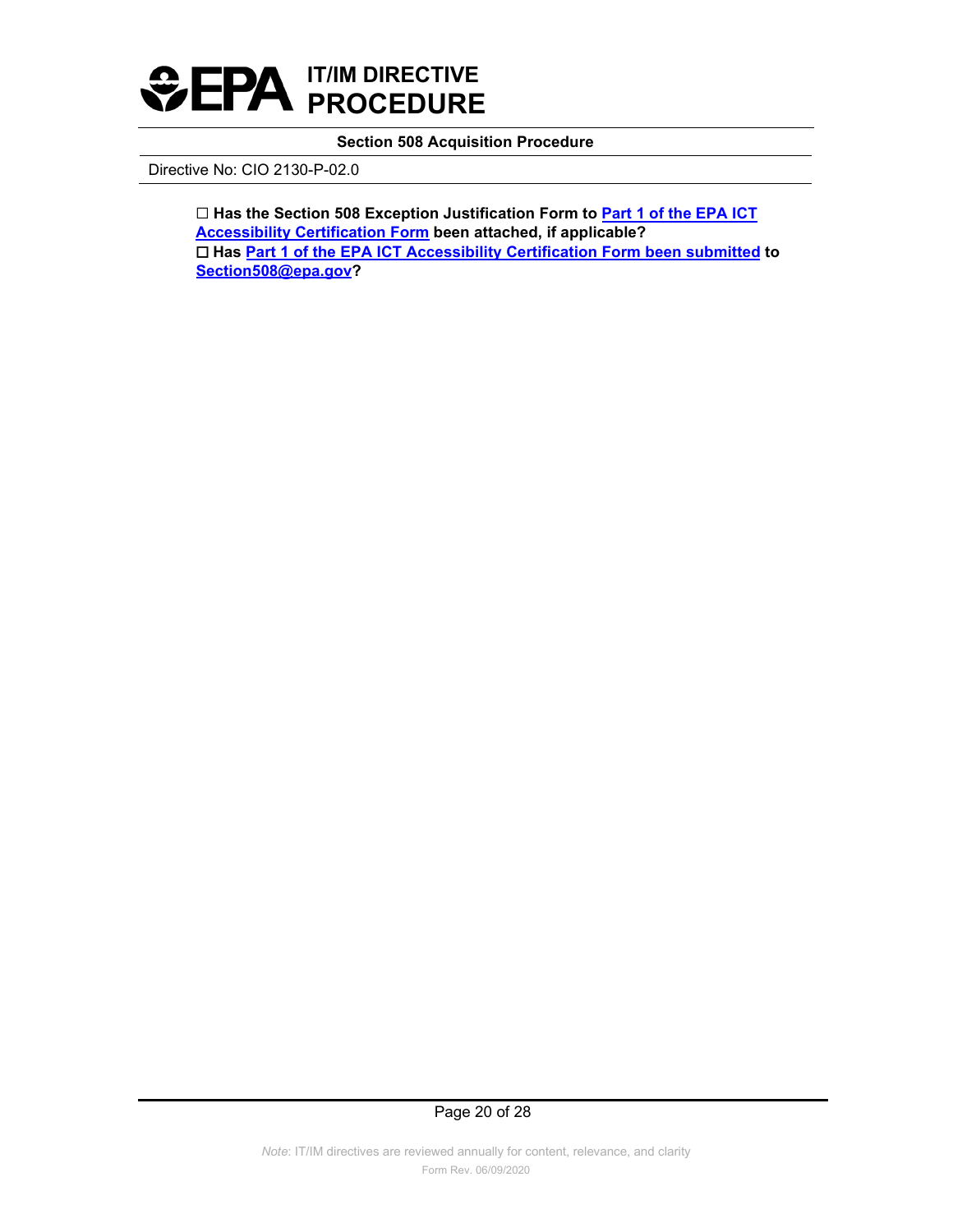# **Section 508 Acquisition Procedure**

Directive No: CIO 2130-P-02.0

# <span id="page-20-0"></span>**APPENDIX C: ACQUISITION AWARD CHECKLIST**

Today's date: Select today's date.

 Use the following checklist to confirm the completion or collection of all information necessary in the ICT Acquisition Award Phase.

☐ **Does the solicitation package include all required legal clauses regarding Section 508, including accessibility requirements and acceptance criteria for the ICT product and services**?

o Use GSA's **Acquisition Requirements Tool (ART)** to generate Clauses.

☐ **Did the CO and IMO approve [Part 1 of the EPA ICT Accessibility Certification Form](#page-23-0)**? ☐ **Does the vendor's proposal include the following documentation?** 

 ☐ The pre-award deliverables (VPAT, SAR, ACR, or equivalent documentation and demonstrations) required by the solicitation.

☐ The same ICT version EPA is acquiring, as stated in the documentation.

 $\Box$  Template(s) used to complete the VPAT, SAR, ACR, or equivalent documentation.  $\Box$  Conformance claims required in the template (for example, supports, supports with exceptions, does not support or not applicable).

☐ Documentation that provides detailed remarks and explanations of findings.

 $\Box$  A description of the accessibility testing methodology used by the vendor.

 $\Box$  Confirmation that the documentation will be updated regularly by the vendor.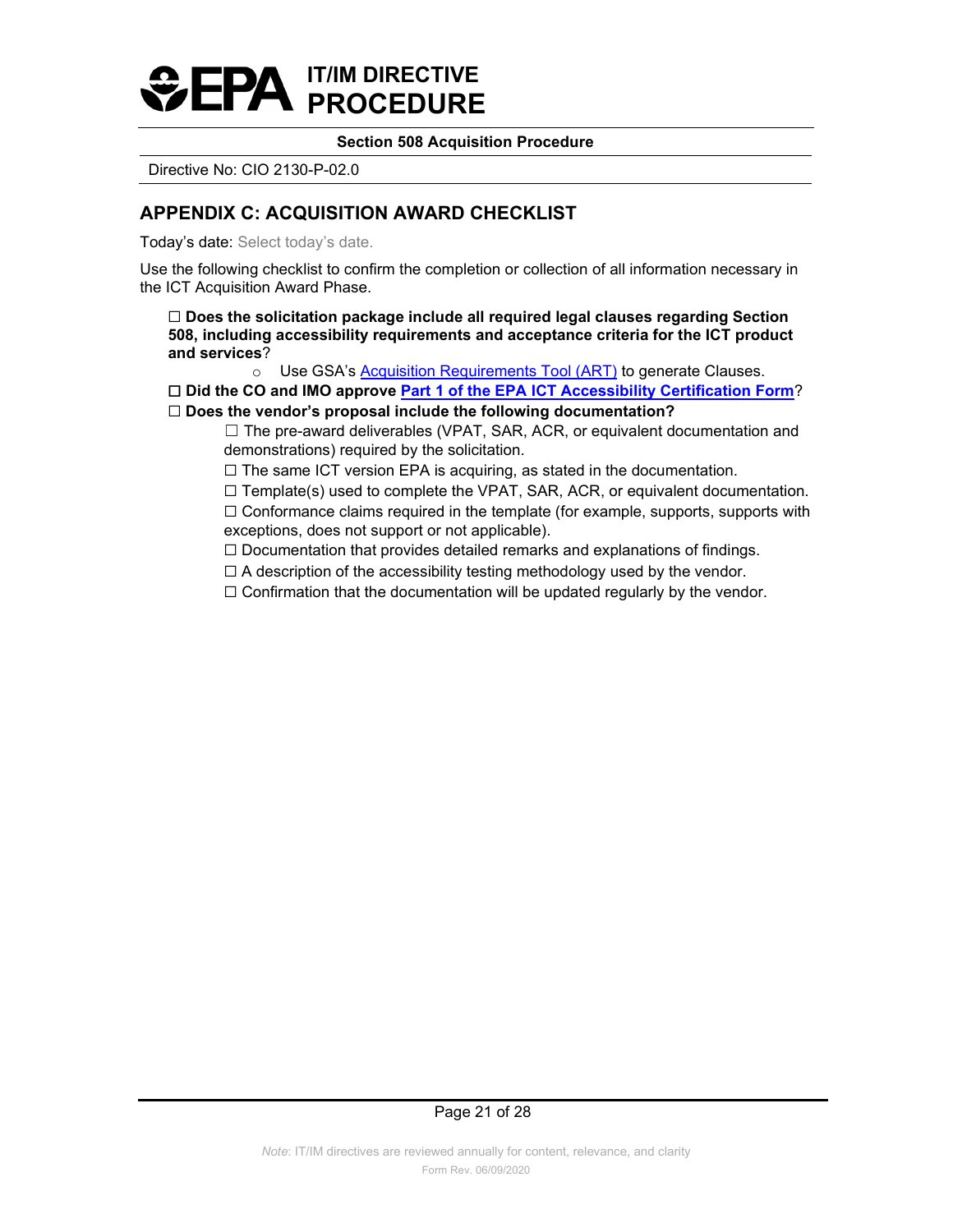# **Section 508 Acquisition Procedure**

Directive No: CIO 2130-P-02.0

# <span id="page-21-0"></span>**APPENDIX D: ACQUISITION ADMINISTRATION CHECKLIST**

Today's date: Select today's date.

Use the following checklist to confirm the completion or collection of all information necessary in the ICT Acquisition Administration Phase.

# ☐ **Have accessibility claims from the vendor been re-verified?**

☐ Has the accessibility testing methodology used by the vendor been identified? ☐ Has the version documented by the vendor been compared with the version acquired by the Agency?

 support or not applicable)?  $\Box$  Have any gaps in conformance been identified (supports with exceptions, does not

☐ **Has testing been completed (if applicable)?**

 ☐ **If gaps in conformance were found, did the vendor provide a remediation plan?**

☐ **Has the vendor completed all remediation activities (if applicable)?**

☐ **Has [Part 2 of the EPA ICT Accessibility Certification Form](#page-26-0) been completed?**

 ☐ **Has the IMO approve [Part 2 of the EPA ICT Accessibility Certification Form?](#page-26-0)**

 ☐ **Has the Section 508 Exception Justification Form, if applicable, been attached to [Part 2 of the EPA ICT Accessibility Certification Form?](#page-26-0)**

 ☐ **Has [Part 2 of the EPA ICT Accessibility Certification Form been submitted](#page-26-0) to [Section508@epa.gov?](mailto:Section508@epa.gov?subject=Inquiry:%20Acquisition%20Procedure%20question)**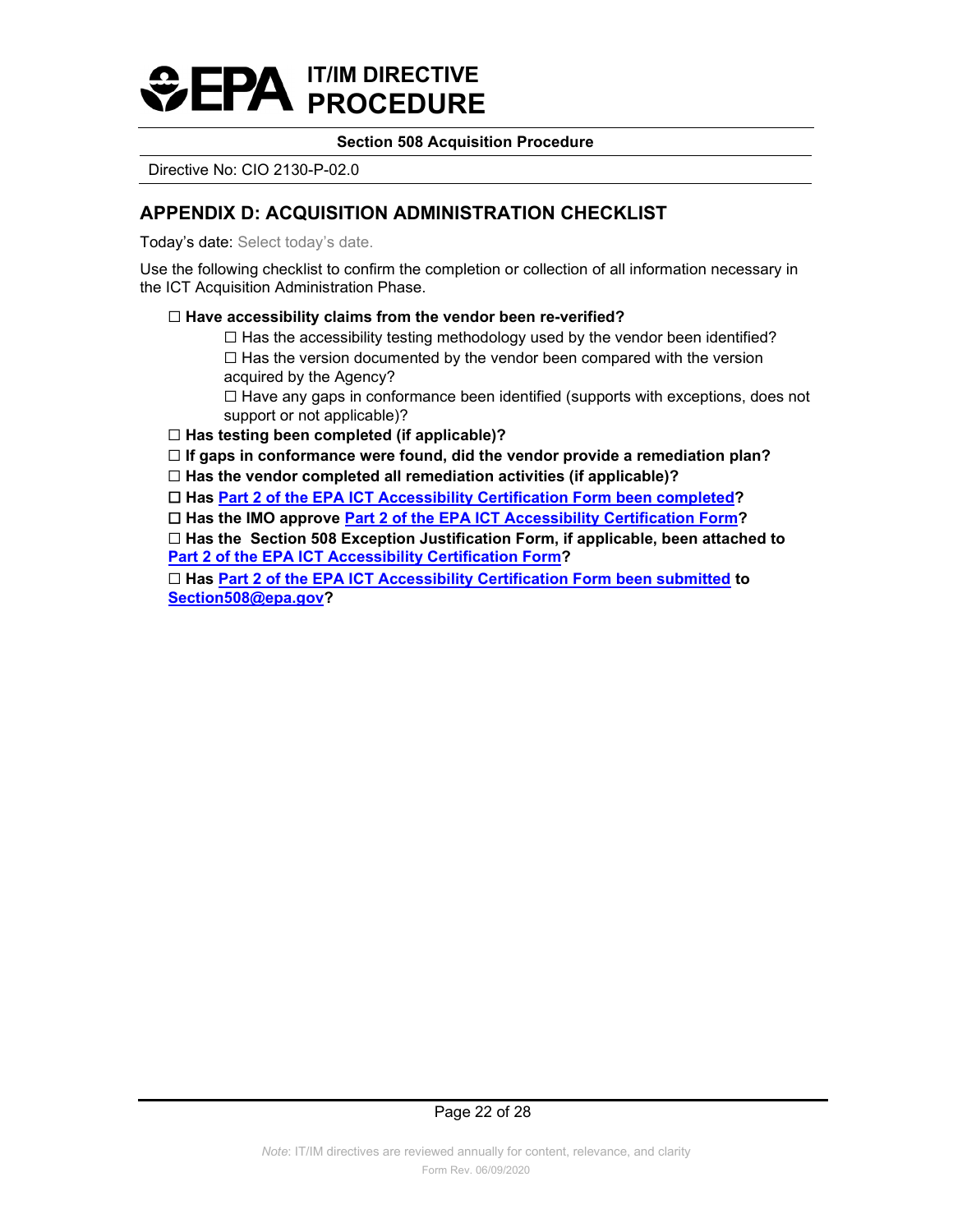

Directive No: CIO 2130-P-02.0

# <span id="page-22-0"></span>**APPENDIX E: SUPPORTING DOCUMENTATION FOR THE [EPA ICT](#page-23-0)  [ACCESSIBILITY CERTIFICATION FORM](#page-23-0) CHECKLIST**

Today's date: Select today's date.

Collect and maintain the following documentation for submission with the EPA ICT Accessibility Certification Form.

- ☐ **Acceptance criteria**
- ☐ **[Accessibility Requirements Tool \(ART\)](https://www.section508.gov/buy/accessibility-requirements-tool) results**
- ☐ **Accessibility Conformance Report**
- ☐ **Supplemental Accessibility Report (SAR)** for each ICT part of the procurement
- ☐ **Testing result(s)**
- ☐ **Remediation plan(s)**
- □ Other documentation gathered during market research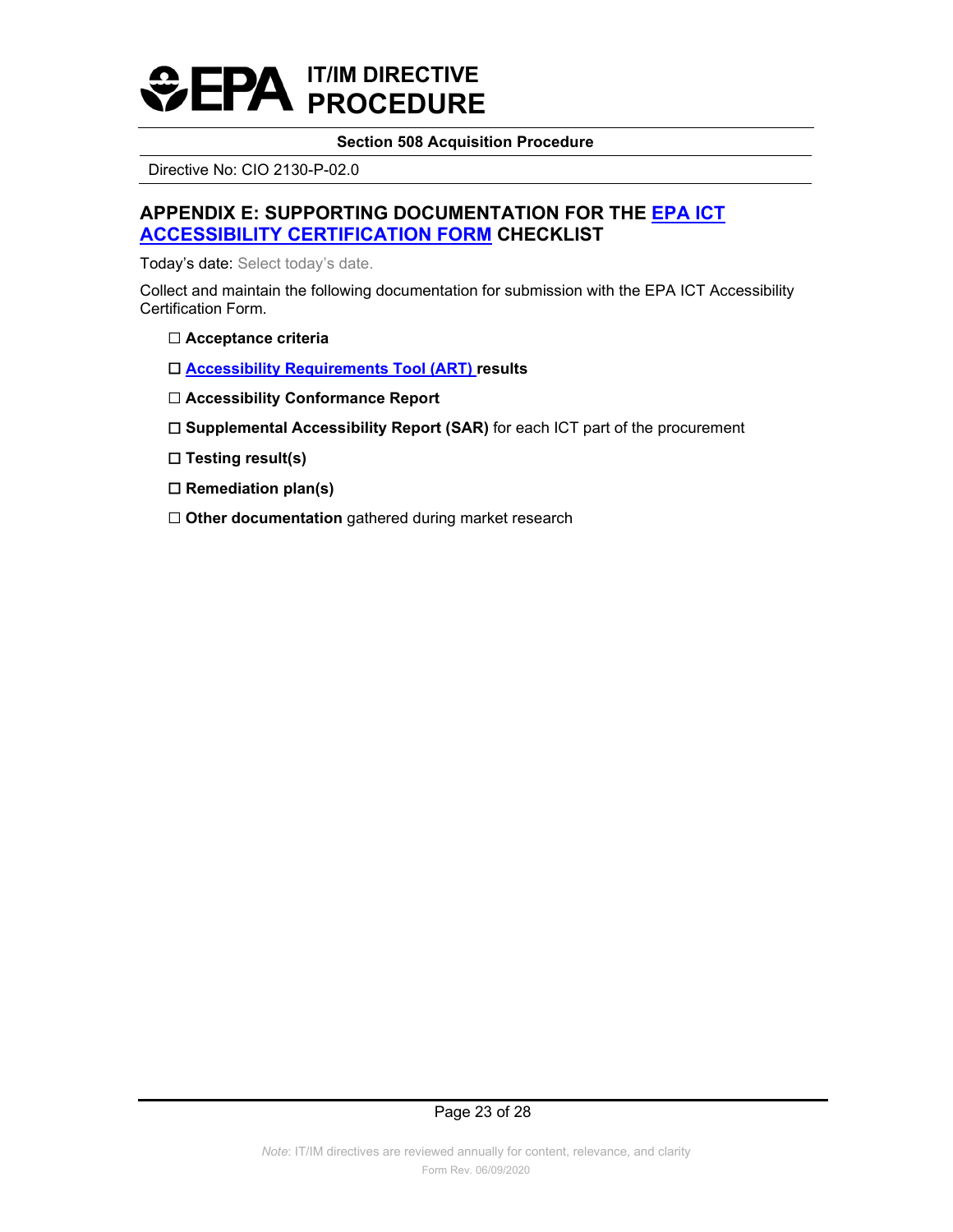# **Section 508 Acquisition Procedure**

Directive No: CIO 2130-P-02.0

# <span id="page-23-0"></span> **ACCESSIBILITY CERTIFICATION FORM PART 1 APPENDIX F: INFORMATION AND COMMUNICATION TECHNOLOGY**

Today's date: Select today's date.

# **Part 1: About the ICT**

- 1. Complete the form below for Information and Communication Technology (ICT) to be developed/procured or updated/upgraded by the Agency. Click on the greyed text after each question and using the pull-down option to provide your answers. All questions with an asterisk (\*) require an answer.
- 2. Send the completed electronic form and supporting documentation to your Contracting Officer (CO) to sign once they have verified the required language is included in the solicitation package.
- 3. Send the CO-signed electronic form to your local Information Management Officer (IMO) for review and approval.

### **General**

- **1. \*Program/Region:** Select Program/Region from menu.
- **2. \*Name:** Enter the name of the person completing the form.
- **3. \*Role:** Select Role.

If other, please describe: Enter other role.

- **4.** \***Name of product(s):** Enter the name of the product(s).
- **5. Product version (if applicable):** Enter the product version.
- **6. \*Is this a new or existing product for EPA?** Select new or existing.
- **7. \*Is this off-the-shelf or custom procurement?** Choose a procurement.
- 8. \*Number of ICT included in the Acquisition? Enter the number of ICT.
- **9. \*Type of Information and Communications Technology (ICT).** Select all that apply.
	- □ Hardware
	- ☐ Software
	- ☐ Electronic Content
	- ☐ Support Documentation
- **10. \*Is this ICT intended for use by the public?** Yes/No
- **11. \*Is this ICT intended for use by Agency employees and contractors?** Yes/No.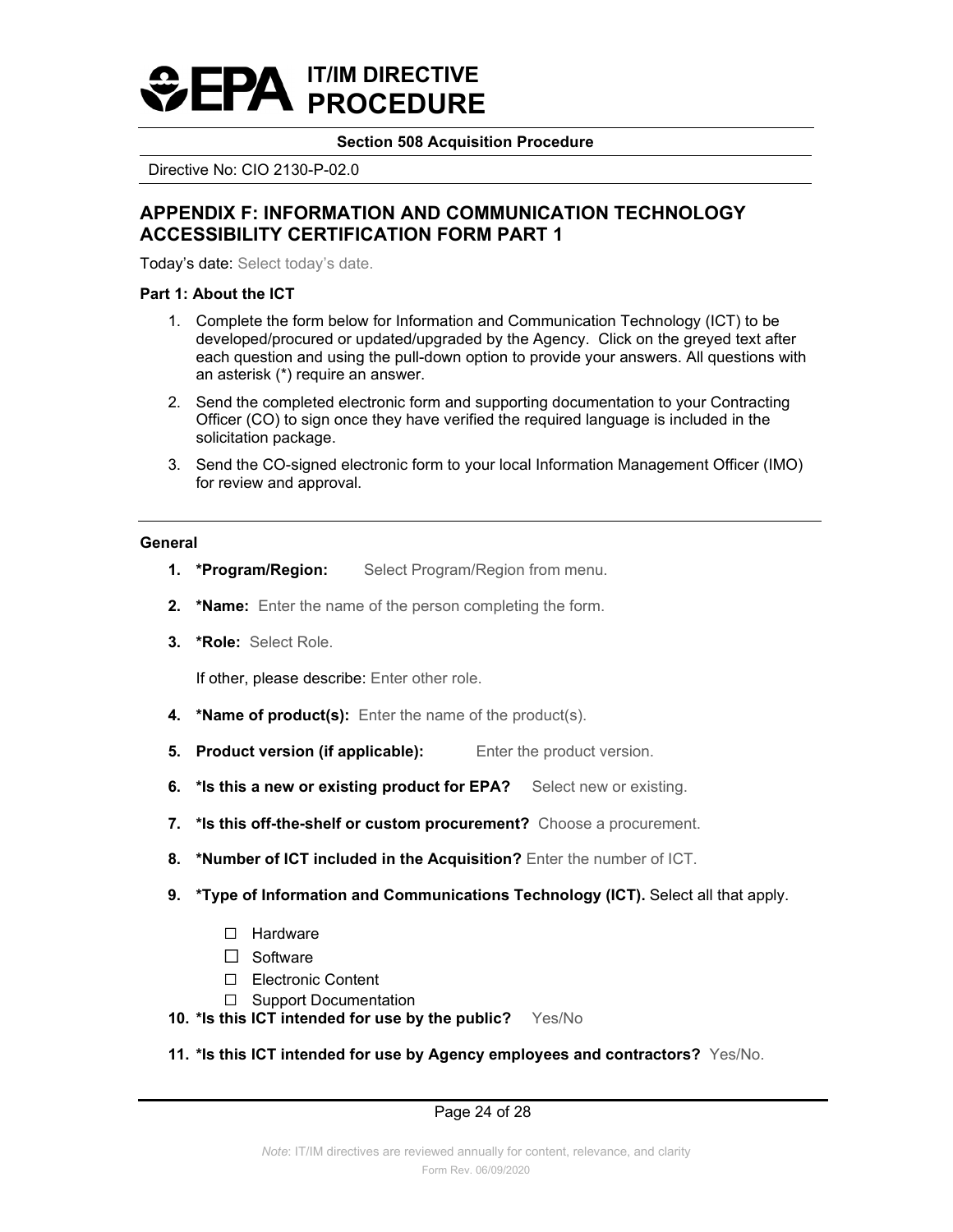# **Section 508 Acquisition Procedure**

#### Directive No: CIO 2130-P-02.0

- **12. Identify any intended audience(s)**. Enter the intended audience(s).
- **Requirements for each ICT in the solicitation package?** Yes/No. **13. \*Have you used the** [Accessibility Requirements Tool](https://www.section508.gov/buy/accessibility-requirements-tool) **to define specific Section 508**  If yes, attach results.

If no, provide justification: Enter justification.

**14. \*Do any exceptions to compliance apply to the ICT?** Yes/No

Please refer to EPA's Section 508 Procedure for Exceptions for more information on exceptions.

If yes, complete the Section 508 Exception Justification Form. Refer to EPA's Section 508 Procedure for Exceptions for additional instructions.

#### **Accessibility Documentation**

- **15. \*Please identify all supporting documentation collected during market research to verify claims made in this certification** (check all that apply and attach copies):
	- ☐ Accessibility Conformance Report (ACR).
	- ☐ Supplemental Accessibility Report (SAR).
	- ☐ Section 508 Exception Justification Form, if applicable.
	- ☐ Acceptance criteria included in the solicitation package.
	- ☐ Other documentation (please list): Enter other documentation.

# **Signatures**

The following signatures are required to acknowledge delivery and receipt of the final submission of Part 1.

# **Acquiring Official**

Signature Date Date of the Date of the Date of the Date of the Date of the Date of the Date of the Date of the

Email Address

### **Contracting Officer**

Signature Date Date of the Signature Date of the Date of the Date of the Date of the Date of the Date of the D

Email Address

**IMO** 

Page 25 of 28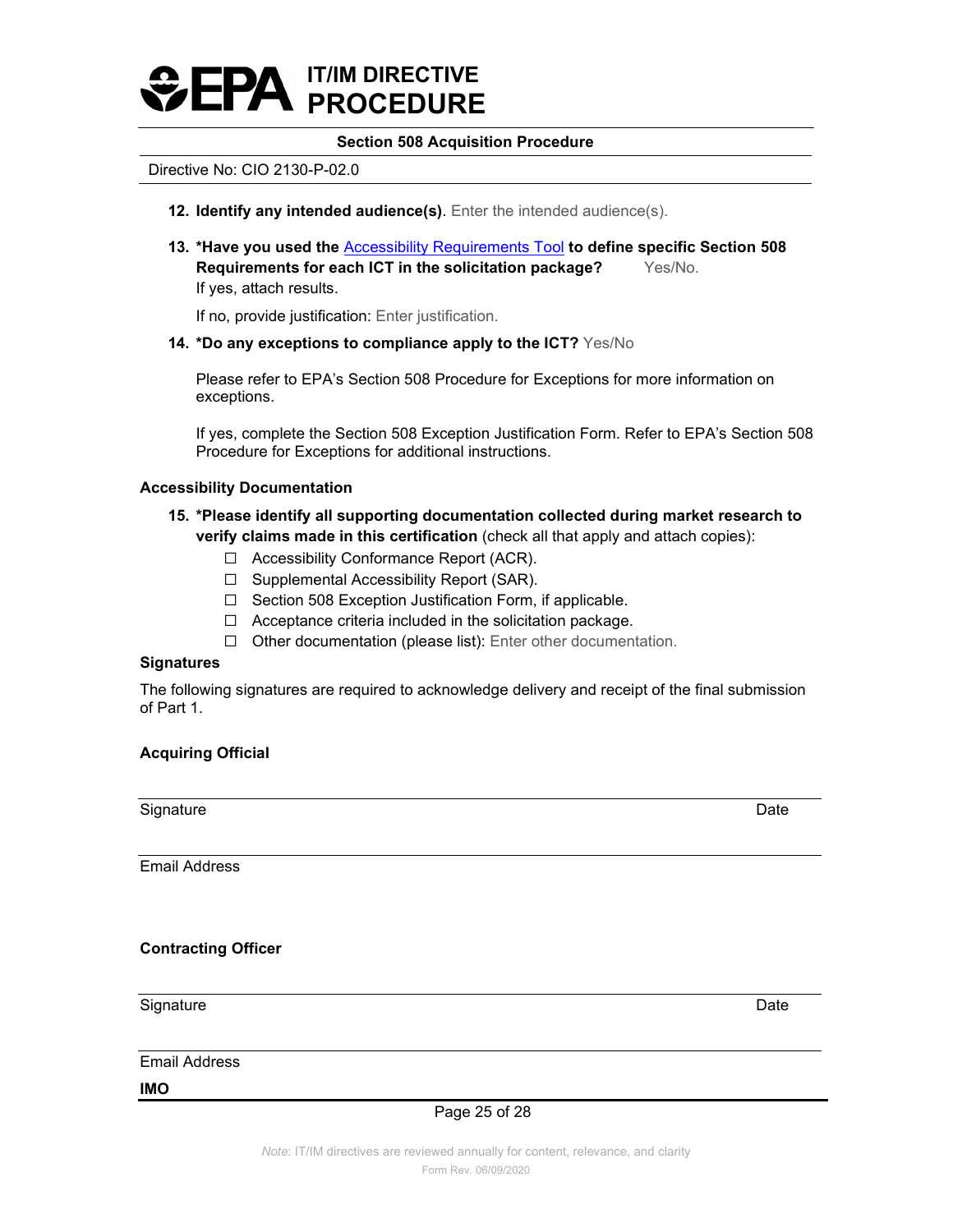

Directive No: CIO 2130-P-02.0

Signature Date

Email Address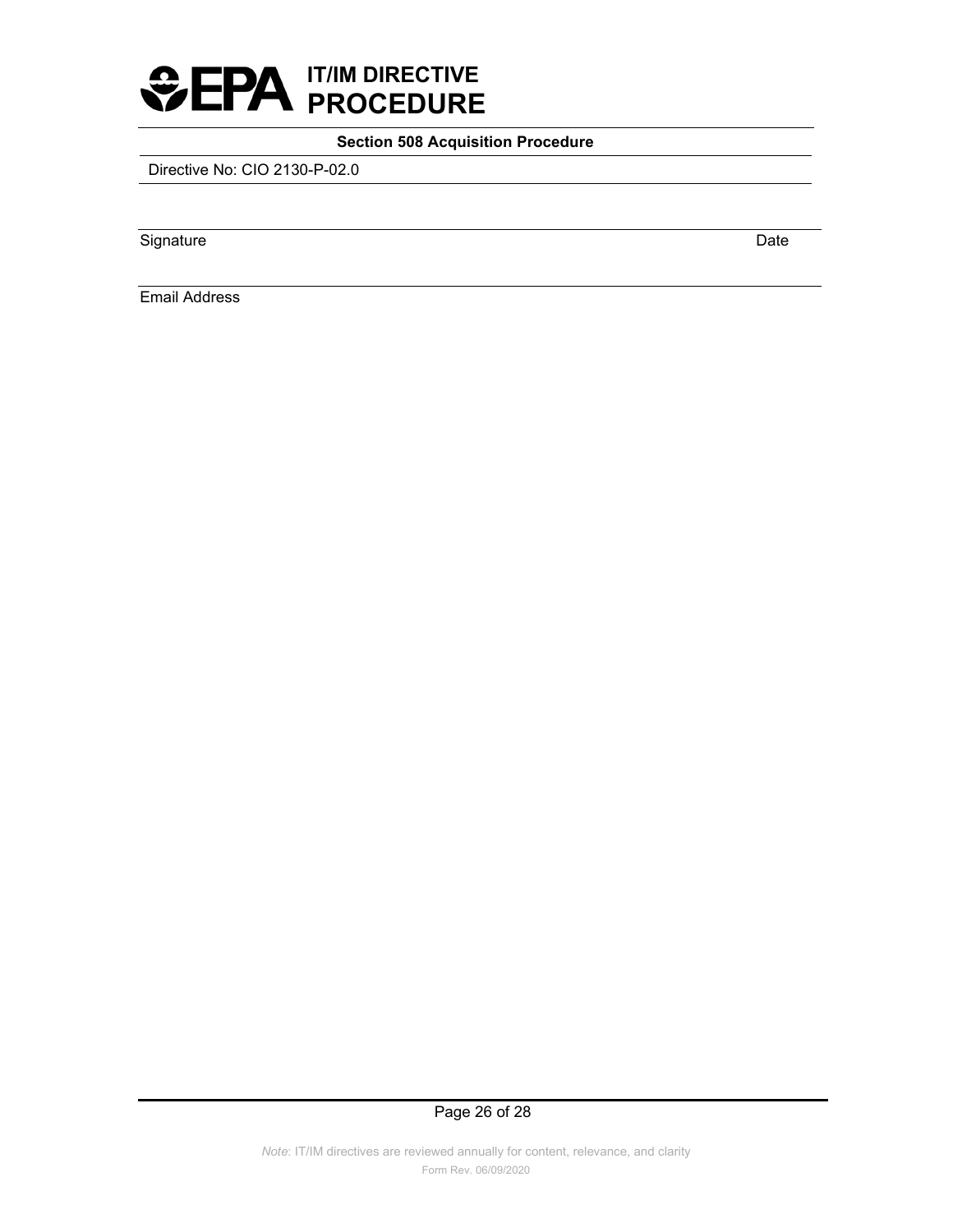# **Section 508 Acquisition Procedure**

Directive No: CIO 2130-P-02.0

# <span id="page-26-0"></span>**APPENDIX G: INFORMATION AND COMMUNICATION TECHNOLOGY CERTIFICATION FORM PART 2: COMPLIANCE AND ACCESSIBILITY SUMMARY**

Today's date: Select today's date.

- 1. Complete the form to document compliance of an acquired Information and Communication Technology (ICT). All questions with an asterisk (\*) require an answer.
- 2. Send the completed form and supporting documentation to your local Information Management Officer (IMO) for review and approval.

#### **General**

.

- **1. \*Program/Region:** Select Program/Region from menu
- **2. \*Name:** Enter the name of the person completing the form.
- **3. \*Role:** Select Role.

If other, please describe: Enter other role.

- **4. \*Name of the product:** Enter the name of the product.
- **5. Product version (if applicable):** Enter the product version.

### **Testing**

 **internal development of a product against the appropriate Section 508 standards? 6. \*Was testing conducted to confirm the vendor or contractor's claims or during the** Yes/No.

If yes, what testing methodology was used? Select the methodology.

If not, please explain why testing was not performed: Explain why testing was not performed.

- **7. \*What assistive technology was used during testing?** Select all that apply.
	- $\Box$  None  $\Box$  None  $\Box$  Kurzweil 1000 ☐ JAWS 2020 (Job Access with ☐ Kurzweil 3000

- 
- 
- $\Box$  Nuance Dragon Pro 15
- ☐ Nuance Dragon Legal 15
- 
- 
- Speech)<br>
□ Convo Video Relay Services<br>
□ ZoomText 2020

☐ ZoomText 2020 ☐ Other. If other, please enter all products and versions: Enter all products and versions.